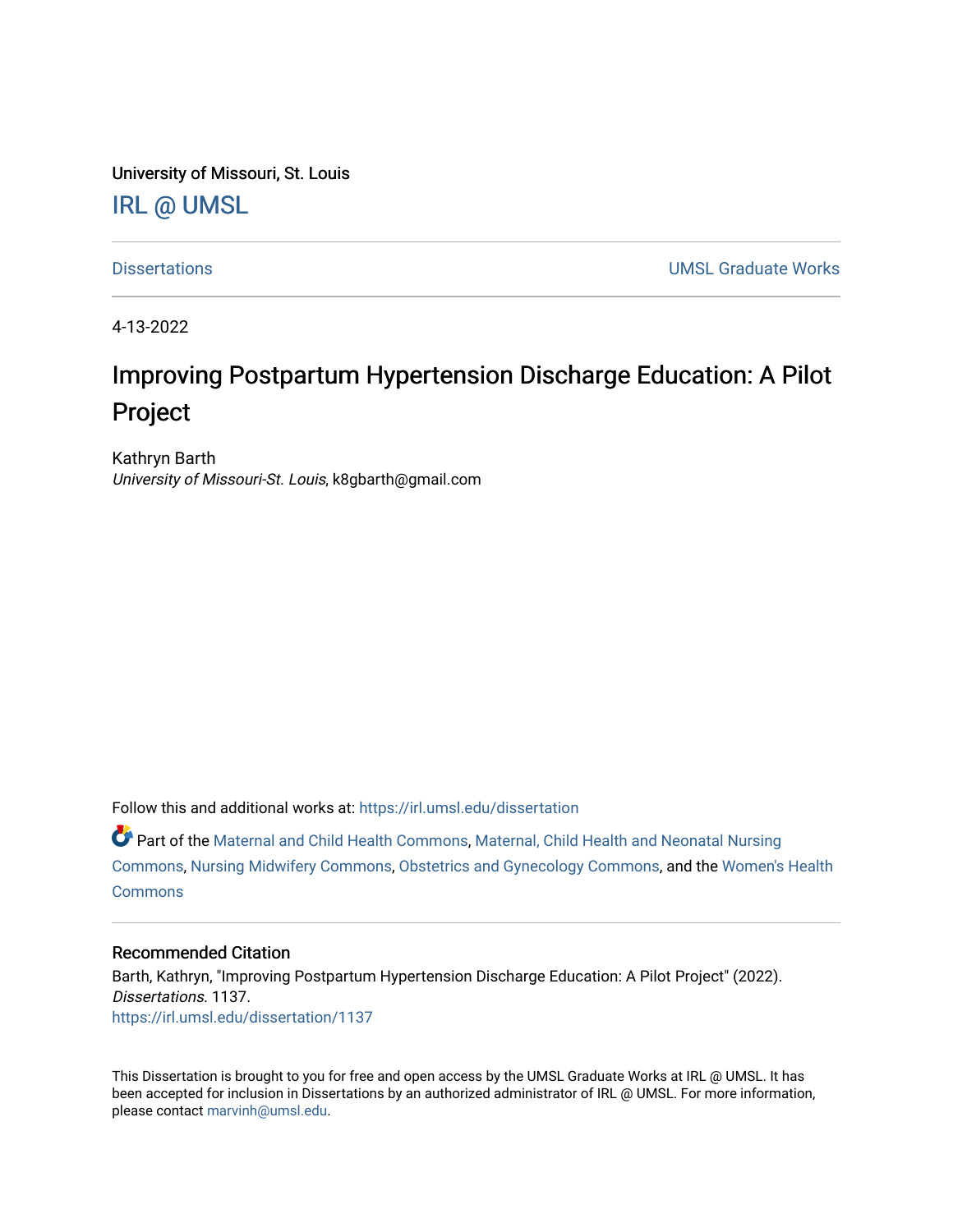### **Improving Postpartum Hypertension Discharge Education: A Pilot Project**

Kathryn G. Barth

Bachelor of Science in Nursing, University of Alabama, 2010

A Dissertation Submitted to the Graduate School at the University of Missouri–St. Louis in partial fulfillment of the requirements for the degree Doctor of Nursing Practice with an emphasis in Women's Health Nurse Practitioner

May 2022

Advisory Committee

Dr. Alicia Hutchings, PhD, RN, CNE Chairperson

Dr. Cathy Koetting, PhD, DNP, APRN, CPNP, PMHS, FNP-C

Dr. Becky Boedeker, DNP, RNC-MNN, IBCLC, C-ONQS

Copyright, Kathryn G. Barth, 2022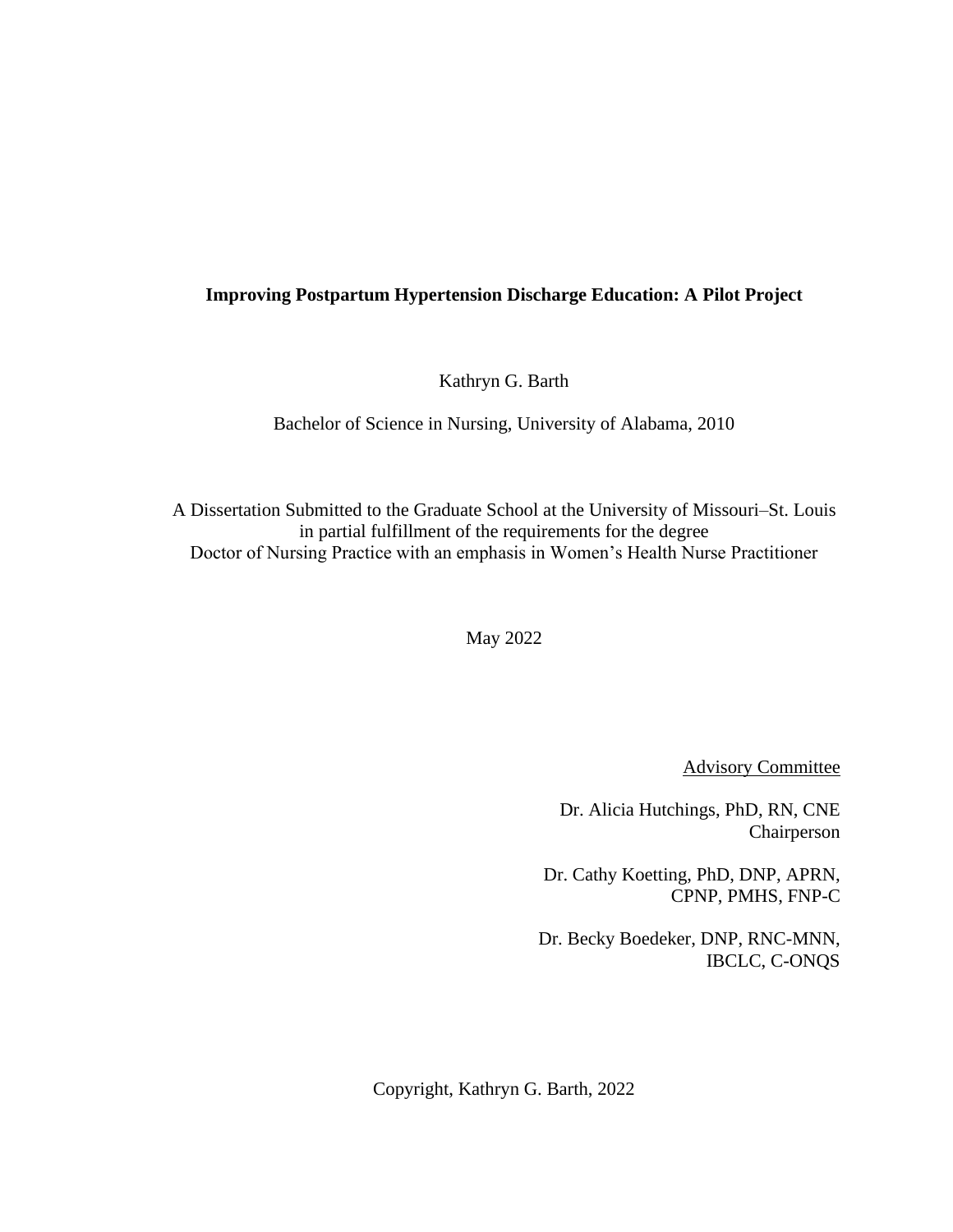#### **Abstract**

*Problem*: Hypertensive disorders of pregnancy (HDP) are a leading cause of maternal morbidity, mortality, and postpartum readmission. Several evidence-based algorithms and protocols have been implemented in the inpatient setting to treat severe blood pressure and prevent complications. However, there remains an opportunity to improve the postpartum care transition and discharge education for patients with these conditions in an attempt to decrease 30-day postpartum hypertension readmissions.

*Methods:* This pilot project utilized a descriptive design and took place on a postpartum unit at a Midwest metropolitan high-risk obstetrical teaching hospital. Interventions included patient-specific discharge education, distribution of a home blood pressure cuff, scheduling a blood pressure follow-up appointment prior to discharge, and a follow-up telephone call two days after discharge. Data was collected via retrospective and prospective electronic medical record review.

*Results:* The total sample size was 50 (25 retrospective and 25 prospective) participants. Although the 30-day postpartum hypertension readmission rate did not decrease, patient follow-up and home blood pressure monitoring increased. The follow-up telephone calls proved to be an opportunity to address patient concerns and questions that may not have been addressed otherwise.

*Implications for Practice*: Although they did not decrease the readmission rate in this sample, improvements in discharge education, home blood pressure monitoring and the follow-up phone calls were found to be beneficial as they led to improved patient outcomes, readmission when indicated, and increased patient follow-up and contact with a healthcare provider.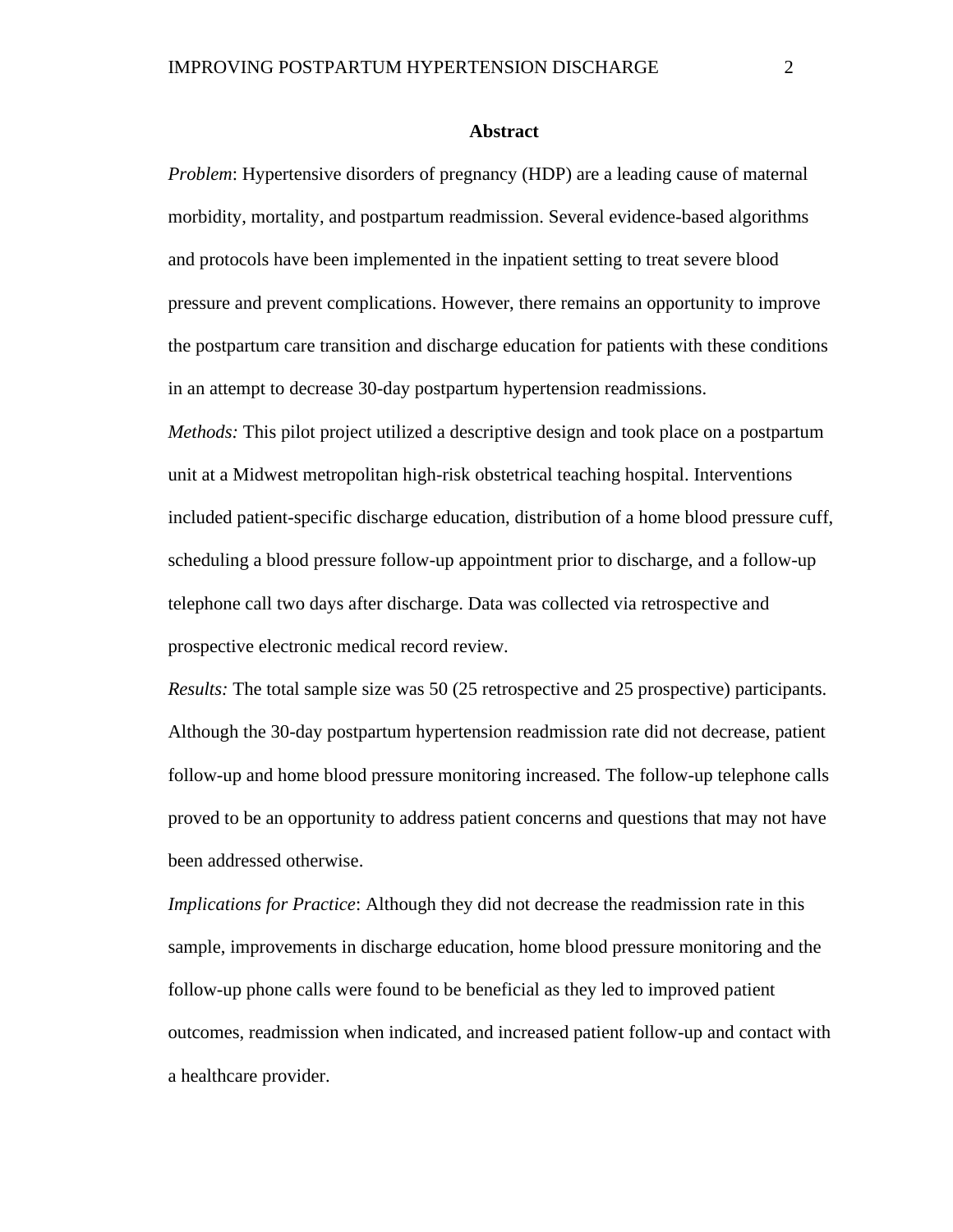#### **Improving Postpartum Hypertension Discharge Education: A Pilot Project**

In the United States, maternal mortality increased from 7.2 deaths to 16.9 deaths per 100,000 live births from 1987 to 2016 (Centers for Disease Control and Prevention [CDC], 2020). The CDC reports two thirds of these deaths were preventable (Williams, 2019). Hypertensive disorders of pregnancy (HDP) occur in 12-22% of pregnancies and contribute to 17% of maternal mortalities in the United States (Williams, 2019) and 14% of maternal mortalities globally (MacDonald, 2019). The categories of HDP are chronic hypertension, gestational hypertension, preeclampsia, preeclampsia superimposed on chronic hypertension, and eclampsia (Leeman et al., 2016). Preeclampsia is a complication of pregnancy, occurring after 20 weeks gestation and characterized by newonset hypertension and proteinuria (American College of Obstetricians and Gynecologists [ACOG], 2020). In the United States, rates of hypertension and preeclampsia are on the rise. Between, 1987 and 2004, the rate of preeclampsia increased by 25% (ACOG, 2020). Increased obesity rates as well as advanced maternal age contribute to the rise in HDP (Wilkerson & Ogunbodede, 2019), yet preeclampsia can occur in patients who do not have risk factors (ACOG, 2020).

Hypertensive disorders were the number one cause of postpartum readmission in a multi-state analysis of postpartum readmissions in the United States from 2004 to 2011 (Clapp et al., 2016). Hospital readmissions are associated with increased healthcare costs and decreased quality of life for patients and their families. Maternal blood pressure peaks three to six days postpartum, after most patients have been discharged (O'Meara & Lepic, 2016), and preeclampsia and its complications can occur as late as six weeks after delivery (Drews & Tsigas, 2013). Risk factors for late postpartum preeclampsia include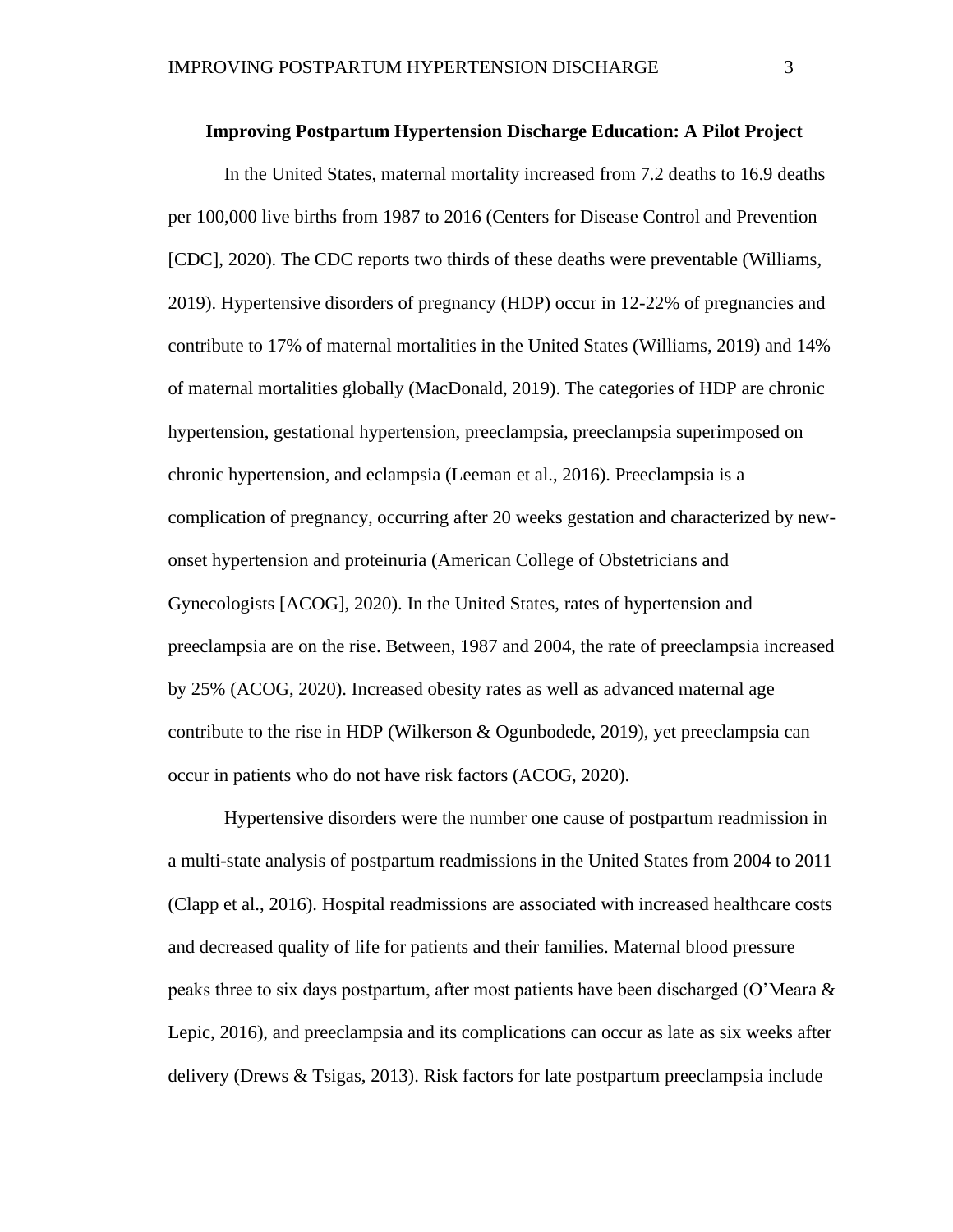advanced maternal age, black race, Latino ethnicity, obesity, and gestational diabetes mellitus (Bigelow et al., 2014). Hypertensive disorders of pregnancy can often be managed in the outpatient setting if there is no evidence of preeclampsia with severe features. Severe features include blood pressure greater than 160 mm Hg systolic or 110 mm Hg diastolic, proteinuria, elevated liver enzymes, decreased platelets, pulmonary edema, visual or cerebral disturbances, and severe persistent right upper quadrant abdominal pain (ACOG, 2020). Early recognition and prompt treatment of postpartum preeclampsia is critical to prevent complications such as eclamptic seizures, stroke, pulmonary edema, thromboembolism, or death (Andrus & Wolfson, 2010).

Several evidence-based algorithms and protocols have been implemented in the inpatient setting to promptly treat preeclampsia and severe blood pressures. There remains an opportunity to improve the postpartum care transition and discharge education for patients with HDP. The purpose of this clinical scholarship project was to decrease postpartum hypertension 30-day readmissions by improving patient education, providing home blood pressure cuffs, conducting follow-up phone calls, and promoting patient adherence to medications, follow-up, and home blood pressure monitoring. Patient education focused on adherence to antihypertensive medications and follow-up, home blood pressure monitoring, and early identification of symptoms of hypertension and preeclampsia for which to notify a healthcare provider. The evidence-based practice framework guiding this pilot project was the Iowa Model. The aim of the project was to decrease 30-day postpartum hospital readmissions for patients with HDP by 10% at a Midwestern metropolitan high-risk obstetrical hospital. The primary outcome measure was the 30-day postpartum HDP readmission rate. Secondary outcome measures were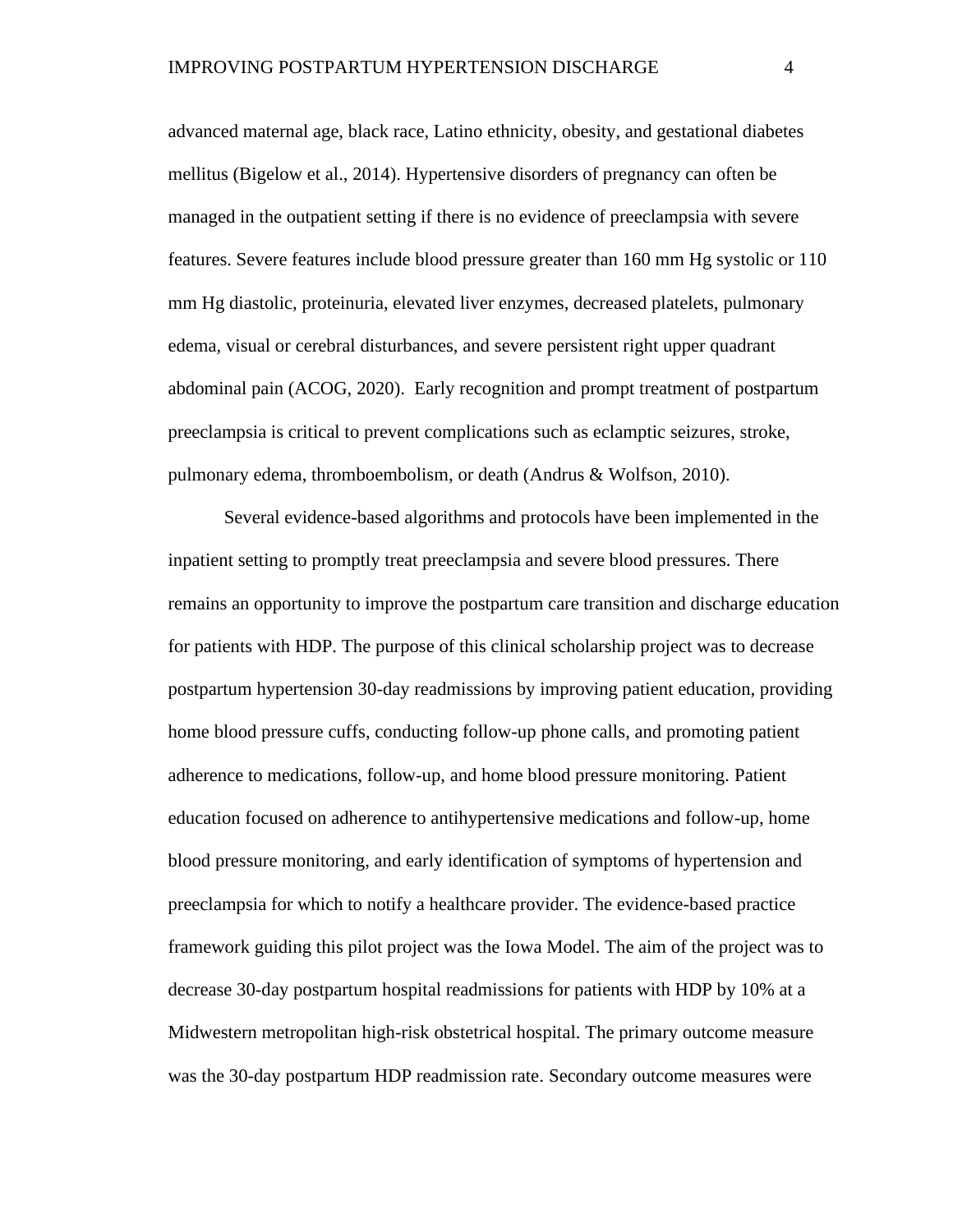whether the participant went to their follow-up blood pressure check appointment, whether the participant was monitoring their blood pressure at home, whether the provider noted the participant was monitoring their blood pressure at home in the followup appointment progress note, and patient demographic information including age, race, and insurance status. The study question was: In postpartum patients aged 18 and older with HDP, what are the effects of improved HDP discharge education and selfmanagement resources on the 30-day postpartum HDP readmission rate over two months?

#### **Review of the Literature**

The literature review process involved extensive review of the following scholarly databases and search engines: PubMed, CINAHL, Academic Search Complete, and the University of Missouri – St. Louis Library Summons search engine. The following search terms and phrases were used: p*reeclampsia, postpartum preeclampsia, maternal hypertension, postpartum hypertension, preeclampsia follow-up, postpartum readmission, maternal hypertension readmission, postpartum preeclampsia readmission, maternal mortality, hypertensive disorders of pregnancy, postpartum education, postpartum preeclampsia management*, and *home blood pressure monitoring*. The Boolean operators AND and OR were used to refine search results. Inclusion criteria were scholarly and peer-reviewed publications, year 2010 to present, and English language. Exclusion criteria were studies or research prior to the year 2010, publications from other countries, except for the United Kingdom and Australia, and publications in any other language except English. Use of the ancestry method generated four references. The final number of publications selected for this literature review was 13.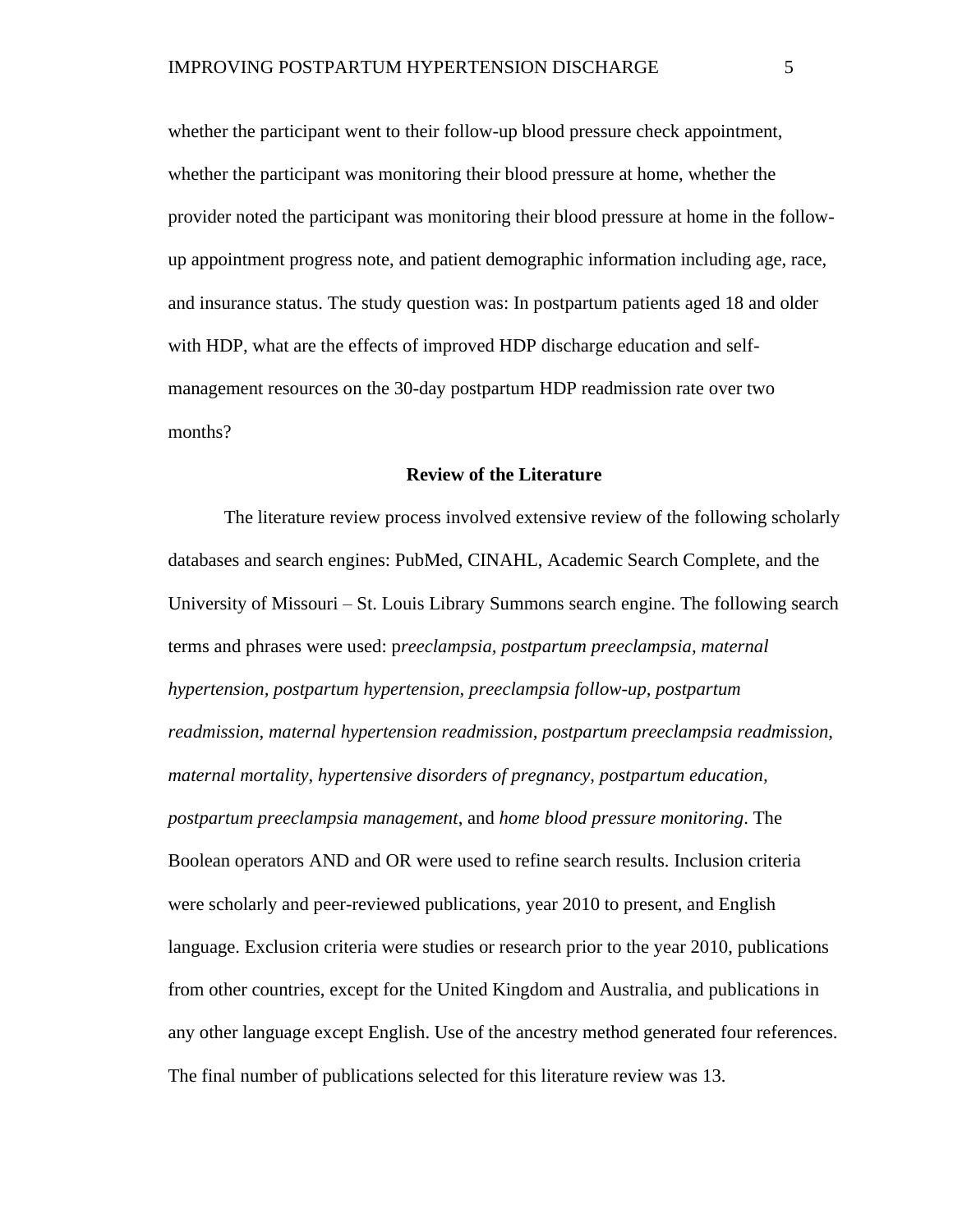This literature review discusses interventions to improve patient HDP discharge education, quality of care, and transition of care to ultimately decrease postpartum HDP readmissions. There are a significant number of evidence-based recommendations regarding HDP screening and treatment, but there is limited research addressing clinical interventions to prevent and reduce postpartum hypertension readmissions associated with HDP (O'Meara & Lepic, 2016). One meta-analysis concluded that provider and patient education, verbal and printed resources, prompt post-discharge follow-up, text message and telephone follow-up, and postnatal furosemide possess the potential to decrease postpartum HDP readmissions and associated morbidity and mortality (O'Meara & Lepic, 2016). Additional recommendations for improving care for postpartum patients with preeclampsia include improved patient education, teach-back methods, scheduling a postpartum blood pressure check appointment prior to discharge, and home blood pressure monitoring (Drews & Tsigas, 2013).

Patient education is crucial to improving awareness, recognition, and treatment of postpartum HDP. Among nurses providing patient education there are wide variations in how much discharge education is done and which maternal warning signs are reviewed with patients (Suplee et al., 2016). Implementation of standardized education better equips patients to recognize health changes and warning signs and is an important component in decreasing maternal morbidity and mortality (Suplee et al., 2016). To benefit from evidence-based management strategies for HDP, patients must be able to recognize the signs and symptoms of preeclampsia and hypertension and know when to seek medical care (Drews & Tsigas, 2013). The Missouri Alliance for Innovation on Maternal Health initiative recommends that every pregnant and postpartum patient be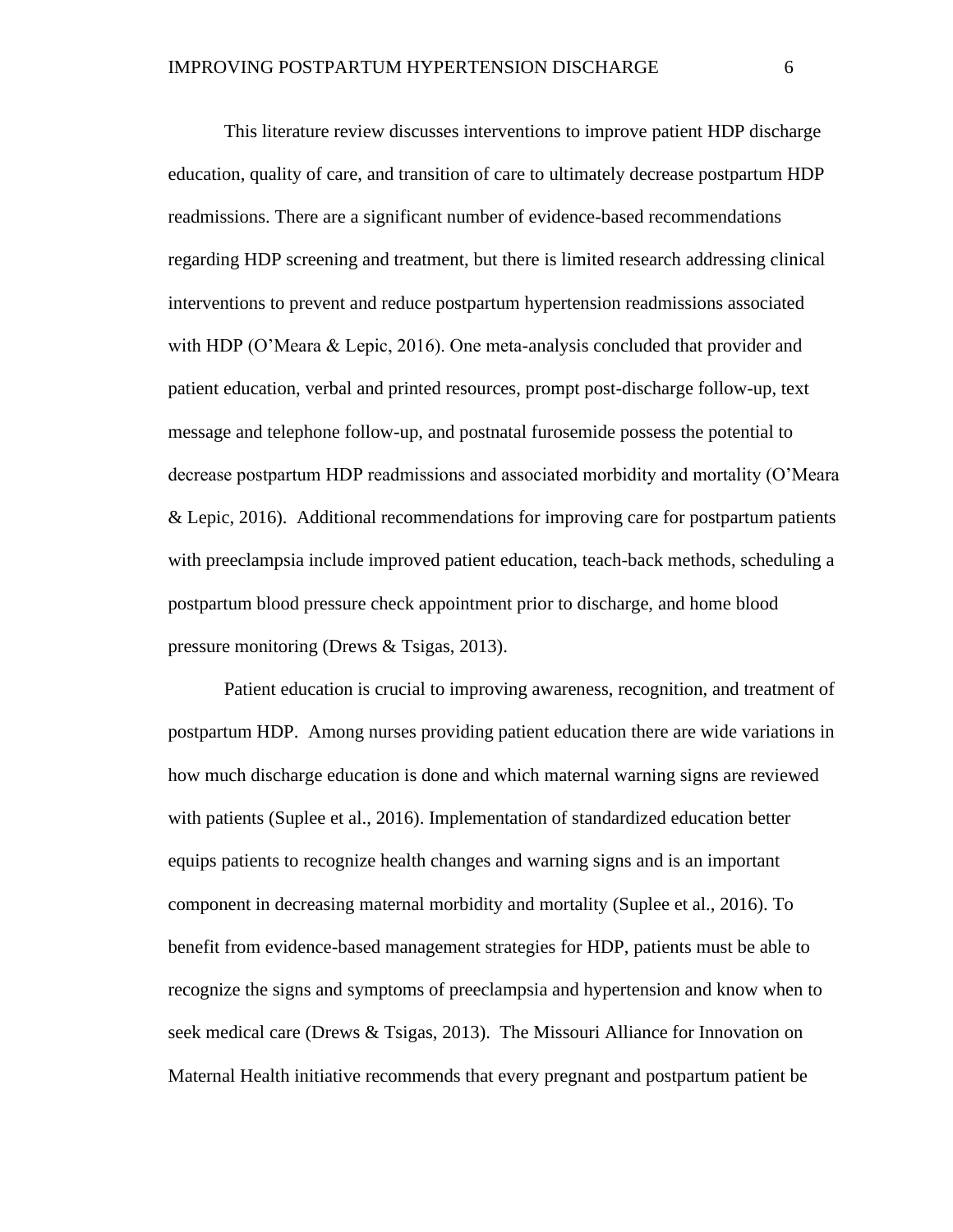provided standardized education on the signs and symptoms of hypertension and preeclampsia, including when to seek medical care and what symptoms to report to providers (Williams, 2019). The American College of Obstetricians and Gynecologists (ACOG) Task Force on Hypertension in Pregnancy (2013) recommends that postpartum discharge instructions include information about the signs and symptoms of preeclampsia and the urgency of reporting these symptoms to a health care provider. The Joint Commission (2019) recommends that printed education detailing the signs and symptoms of HDP during hospitalization, the signs and symptoms of HDP post-discharge that require immediate care, and when to follow-up, be provided to all patients and their families or partners.

The manner and method in which patient education is provided is important. The California Maternal Quality Care Collaborative (2013; with permission from The Preeclampsia Foundation) published a discharge handout for patients with a diagnosis of preeclampsia. The discharge handout lists patient-specific antihypertensive medications and frequency of administration, the follow-up appointment date and time, and the signs, symptoms, and blood pressure readings that warrant healthcare provider notification (California Maternal Quality Care Collaborative, 2013). Individualized discharge instructions benefit patients and their families by providing patient-specific instructions.

Postpartum patients who are unable to recognize the signs and symptoms of hypertension or preeclampsia and do not seek medical care, are at risk for severe morbidity and mortality as a result of untreated preeclampsia. Most patients presenting with postpartum eclampsia or stroke experienced preeclampsia symptoms for hours or days before the disease process worsened (ACOG, 2020). Without education, new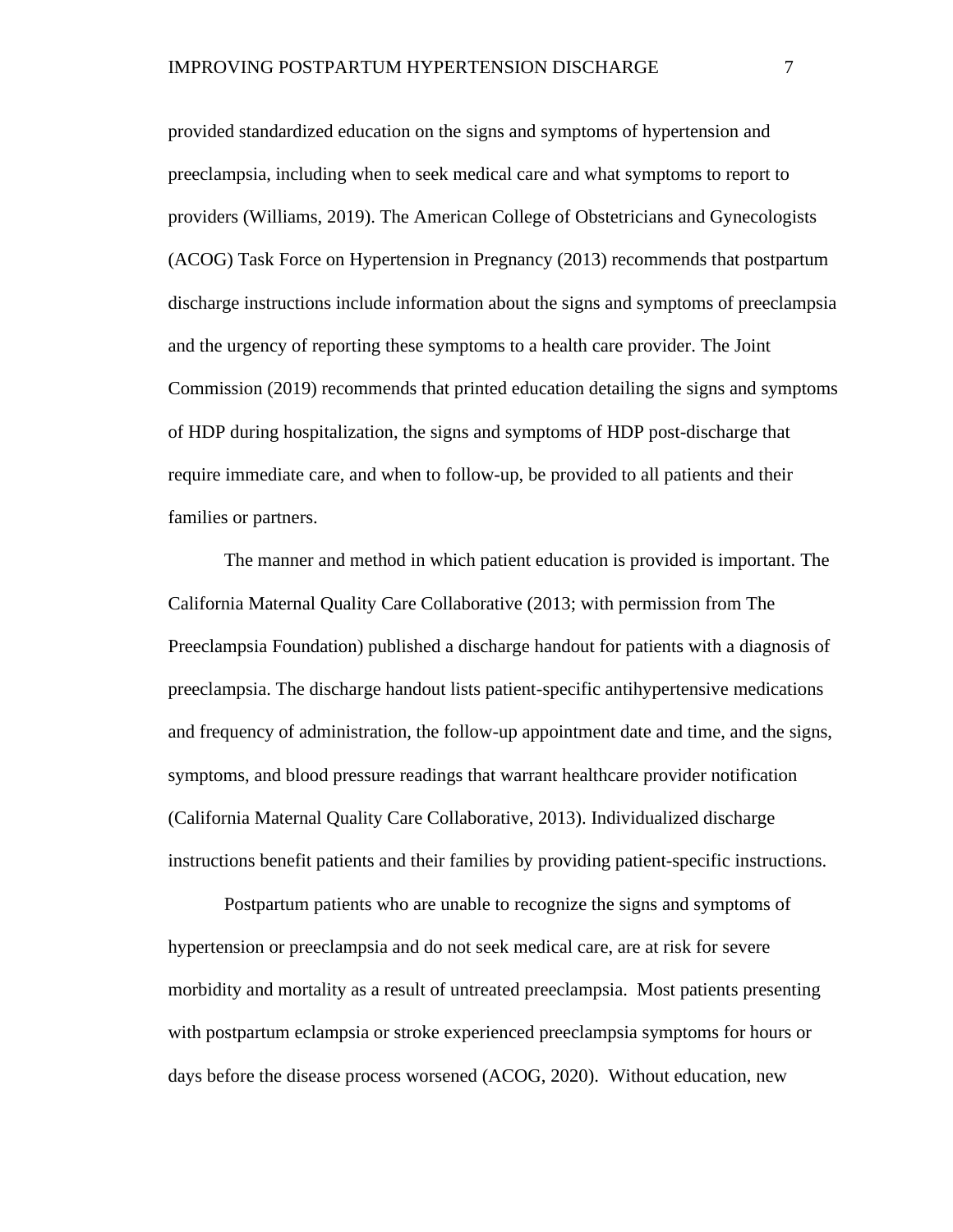mothers may unknowingly presume symptoms are normal in the postpartum period (Drews & Tsigas, 2013). Another important component of preeclampsia discharge education is ensuring patients know where to seek care and to notify all healthcare providers that they have recently given birth, since hypertension parameters and treatments are significantly different between the general adult population and postpartum patients.

Antihypertensive medications are an important component of postpartum HDP management. The American College of Obstetricians and Gynecologists recommend postpartum patients with a HDP be prescribed a long-acting oral antihypertensive until gestational hypertension resolves (Sharma & Kilpatrick, 2017). A systematic review concluded that the use of antihypertensive medications in pregnant women halved the risk of developing severe hypertension but had little to no effect on developing preeclampsia (Abalos et al., 2018). A study evaluating the effectiveness of a postpartum care transition clinic for HDP concluded that patient incomprehension and noncompliance with discharge medications require universal efforts to improve postpartum care and education for this high-risk group of patients (Celi et al., 2019), indicating an opportunity to improve patient education about antihypertensive medications.

A timely post-discharge follow-up appointment for blood pressure monitoring is important for early identification of postpartum HDP and to screen patients for symptoms. There are clear recommendations on prenatal appointment frequencies, yet there is a lack of consensus on when and how often postpartum follow-up appointments for HDP should occur. A single blood pressure follow-up appointment may be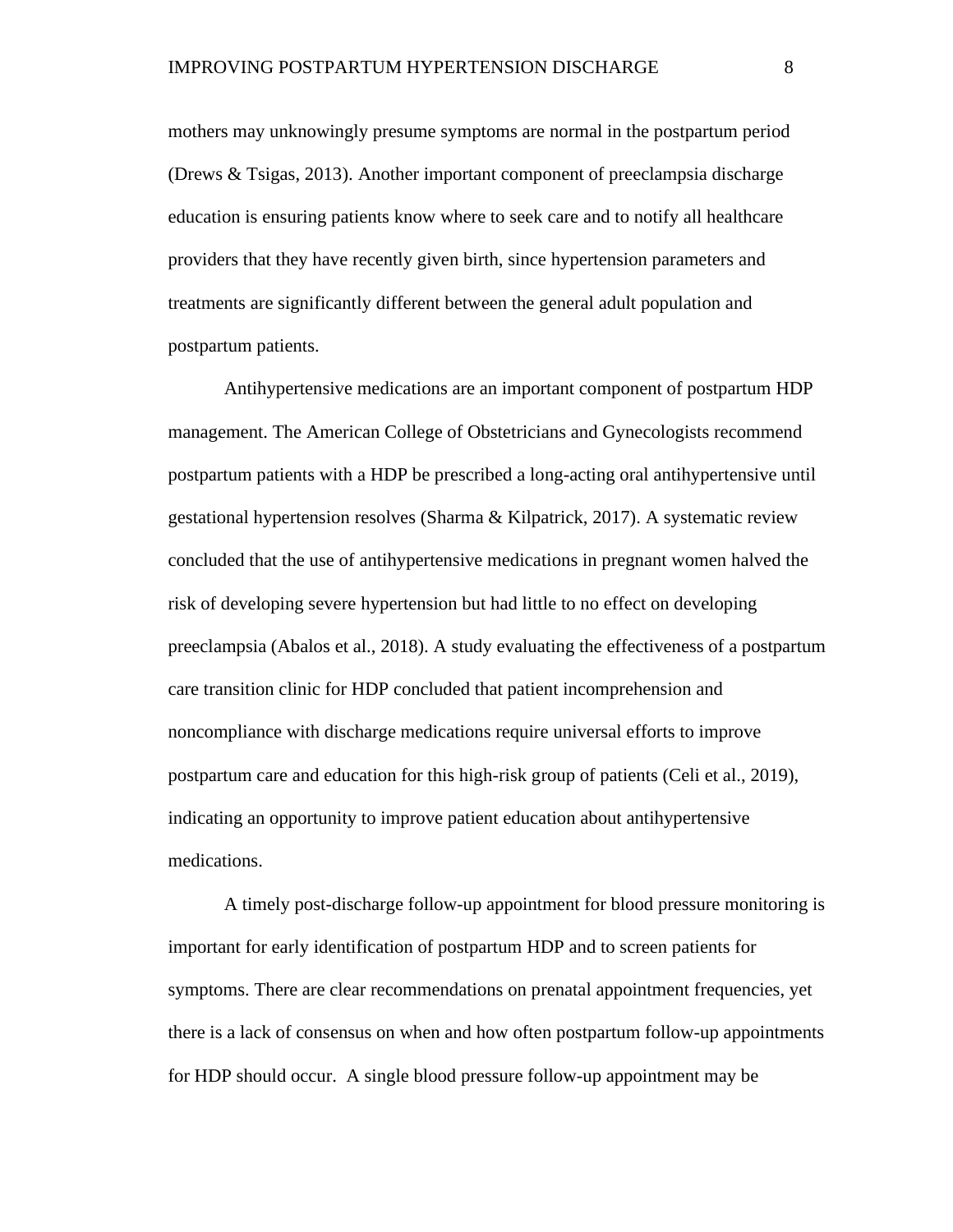inadequate to detect postpartum HDP exacerbations. The American College of Obstetricians and Gynecologists (2013) recommends postpartum blood pressure surveillance for at least 72 hours (inpatient or equivalent outpatient surveillance) after delivery and again seven to 10 days postpartum, or earlier if symptoms are present. The Society for Maternal-Fetal Medicine recommends a postpartum appointment within 72 hours for patients with severe hypertension and an office visit within one to three weeks for all patients with HDP (Patient Safety and Quality Committee et al., 2020). The California Maternal Quality Care Collaborative recommends follow-up appointments be scheduled prior to discharge (Drews & Tsigas, 2013).

Home blood pressure monitoring in the postpartum period can result in early identification of postpartum HDP. The California Maternal Quality Care Collaborative recommends that patients with a history of preeclampsia monitor their blood pressure at home with instructions to call their provider if pressures reach or exceed 140/90 (Drews & Tsigas, 2013). The Society for Maternal-Fetal Medicine recommends patients with HDP monitor blood pressure at home until the follow-up visit seven to 10 days postpartum (Patient Safety and Quality Committee et al., 2020). Barriers to home blood pressure monitoring include the cost of equipment, insurance coverage of equipment, correct use of equipment, and patient understanding and ability to identify elevated blood pressures that require treatment. The American Heart Association (2020) published a patient education handout that illustrates the correct procedures for patient blood pressure monitoring.

Post-discharge telephone calls are an effective intervention to improve postpartum HDP transition of care. Patient reminders, such as telephone calls or text messages, have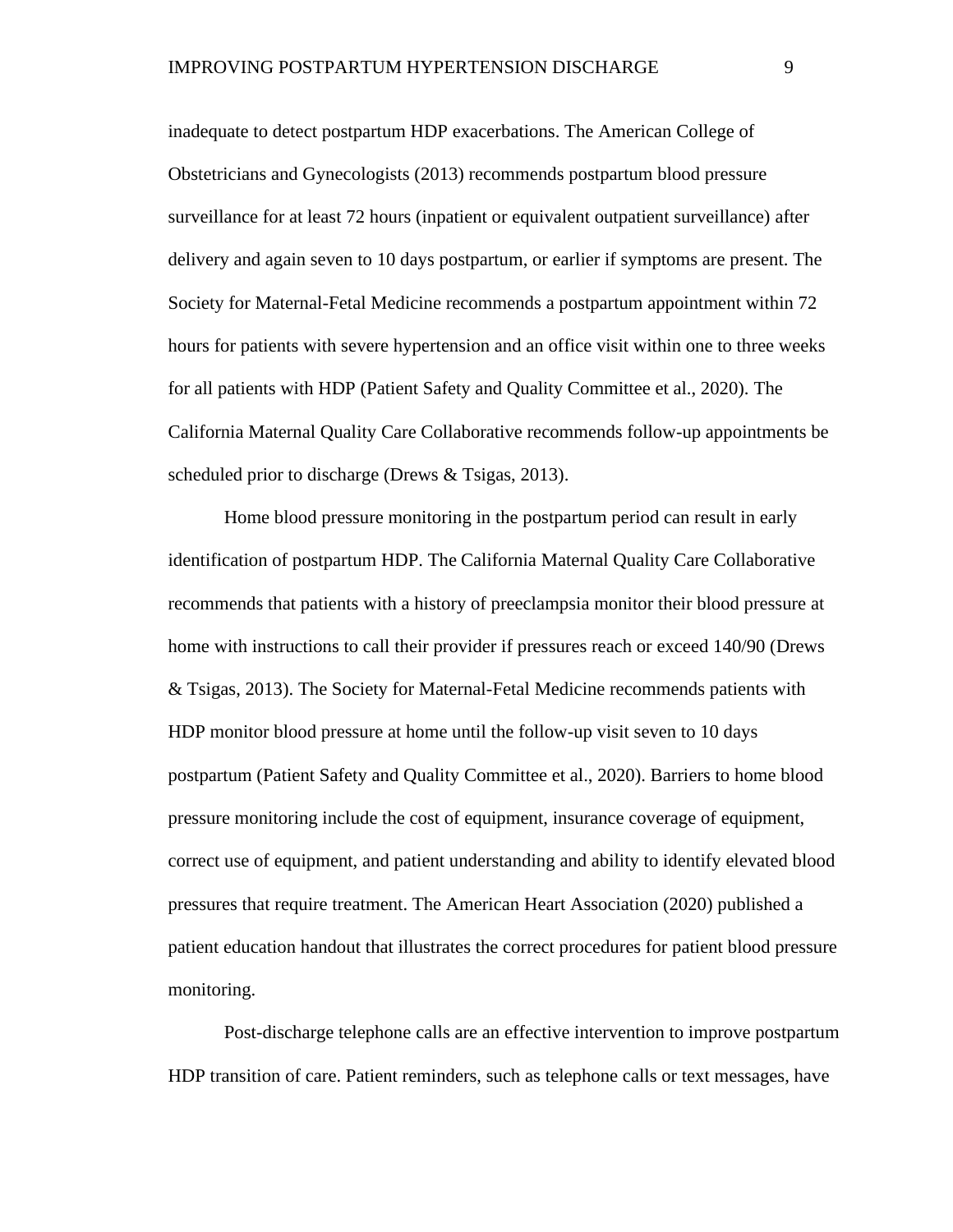been associated with increased patient appointment adherence (Williams, 2019). A study evaluating hospital discharge phone calls concluded that they are a valuable tool to improve the quality and continuity of care after discharge and reduce preventable readmissions (Schuller et al., 2017).

The goals of postpartum management of HDP are to educate patients about the importance of taking antihypertensive medications as prescribed to prevent hypertensive crises, encourage home blood pressure monitoring and follow-up, and provide education about the symptoms and blood pressure readings to notify a provider so patients can seek care sooner rather than later, potentially avoid hospitalization, and decrease the risk of life-threatening complications.

#### **Methods**

The Iowa Model was selected to guide this project because of its applicability in implementing evidence-based practice (Dang et al., 2019). The Iowa Model provides a step-by-step process to implementing evidence-based practice and includes opportunities to evaluate and redesign as needed (Dang et al., 2019). Upon completion of the project and data analysis, a decision was made regarding the appropriateness of adopting the interventions into routine practice (Dang et al., 2019).

An opportunity to improve patient HDP education on an inpatient postpartum hospital unit was identified. Prior to project implementation, the unit utilized two evidence-based recommendations to decrease readmissions, including general follow-up phone calls on all discharged patients approximately 48 hours after discharge and a discharge education handout that lists symptoms to notify a healthcare provider of. The education handout was not patient or hypertension specific, and the follow-up telephone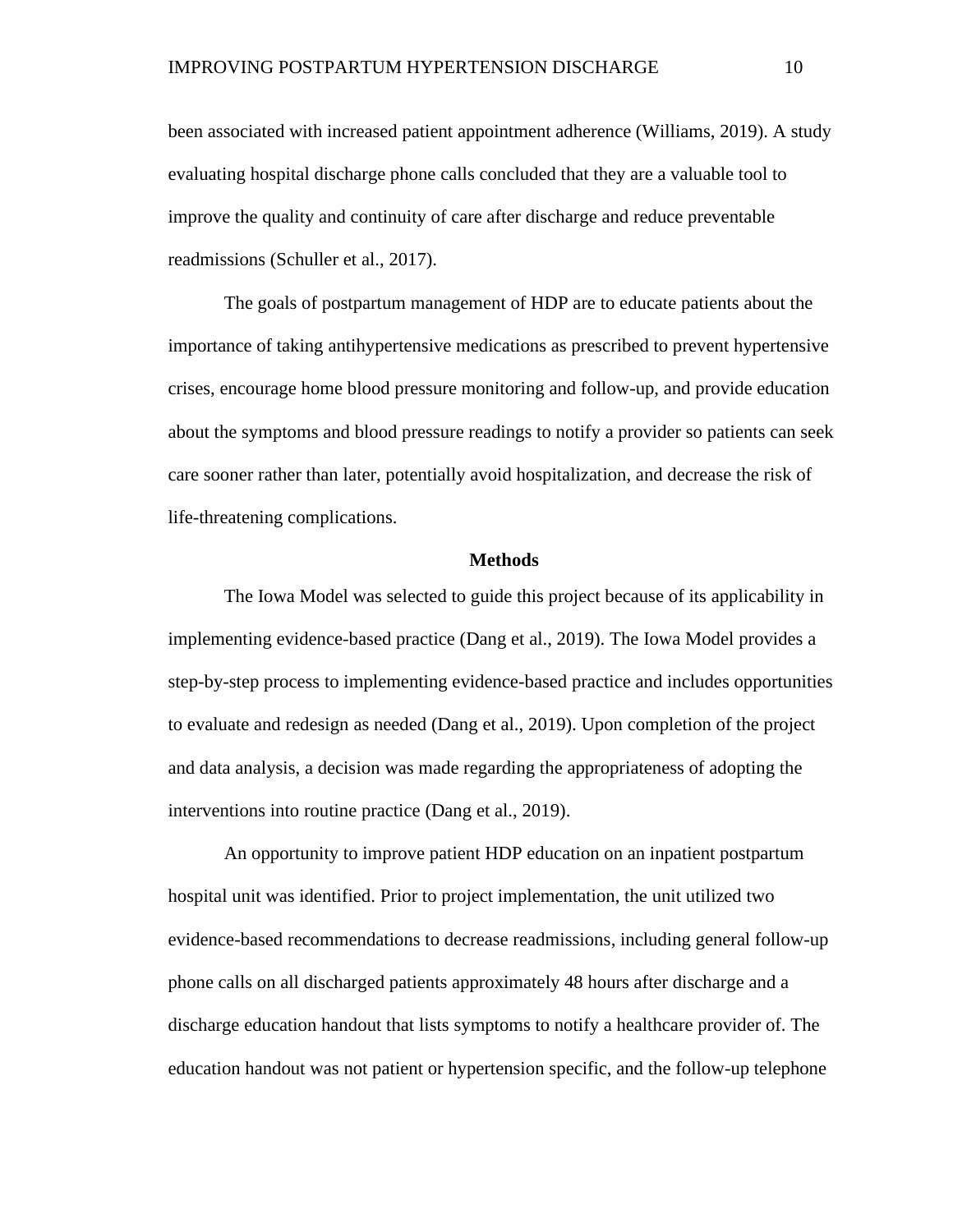call script did not include questions regarding blood pressure or hypertension symptoms. Discharge instructions were lengthy, in small print, and generally not patient specific.

The goals of this project were to improve patient self-management, home blood pressure monitoring, follow-up, and the early identification of elevated blood pressures and symptoms of preeclampsia so that patients could seek medical care and management in the outpatient setting when appropriate and prevent both readmission and lifethreatening complications. The evidence-based practice recommendations implemented in this project were: individualized verbal and written patient-specific education about medications, follow-up, symptoms to report and seek emergent care for, and how to monitor blood pressure at home; distribution of a blood pressure cuff to participants who did not have a functioning blood pressure cuff for home use; distribution of a blood pressure documentation log that participants were encouraged to use and bring to their follow-up appointment; and a follow-up telephone call two days after discharge to screen for symptoms, ensure prescription medications were obtained and being taken as prescribed, discuss blood pressure readings and encourage participants to monitor blood pressure if they had not been, ensure follow-up appointment was scheduled, and remind the participant of the importance of attending the appointment. These interventions were cost-effective and did not require extensive patient resources, an important element for a patient population that is affected by social determinants of health and limited resources. The retrospective and prospective 30-day HDP readmission rates were compared to determine whether or not these practice changes were beneficial.

#### **Design**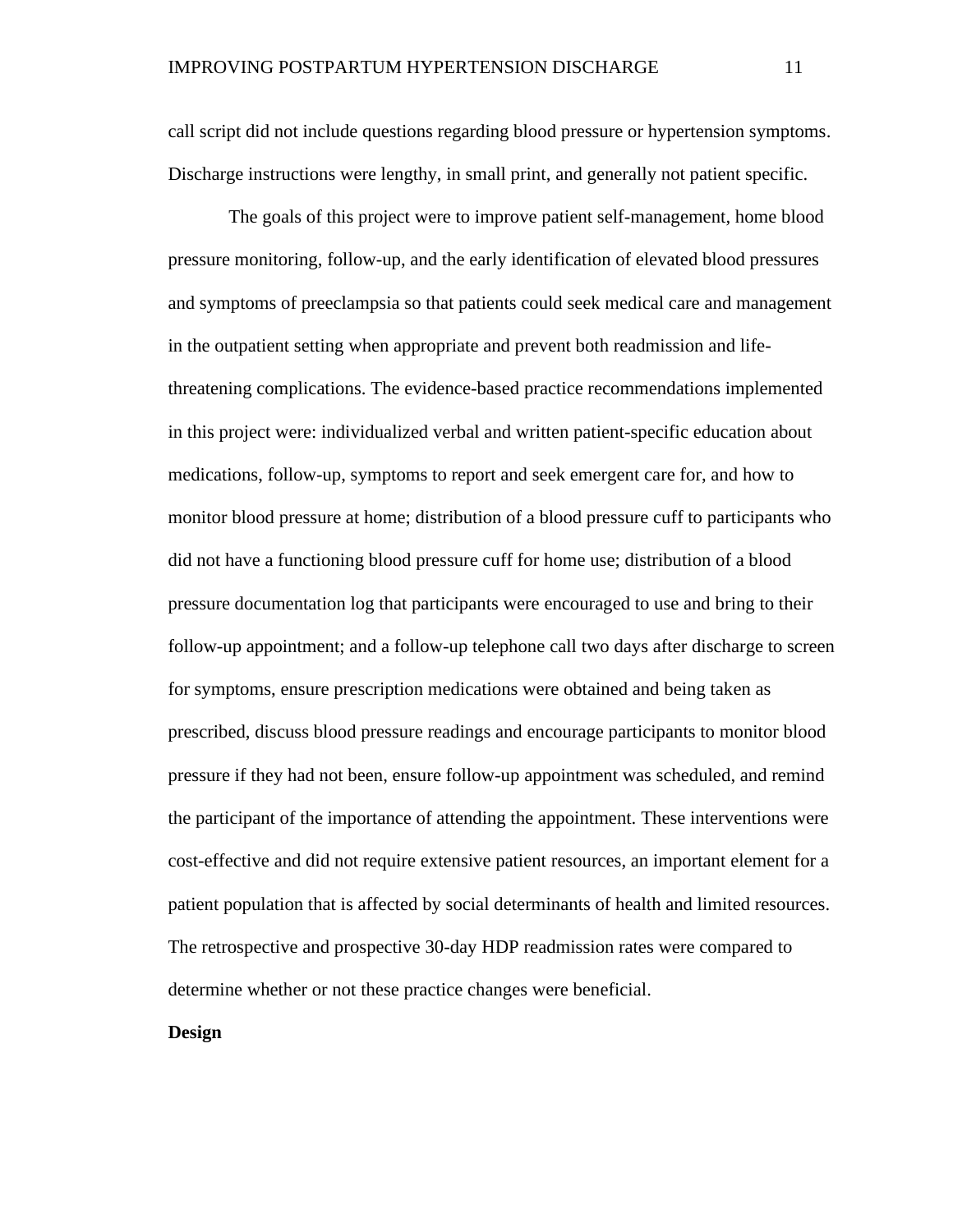This pilot project utilized a descriptive design and involved retrospective and prospective electronic medical record reviews.

#### **Setting**

The project took place in a 28-bed postpartum mother-baby unit in a 584-bed high-risk obstetrical nonprofit teaching hospital in a Midwest metropolitan area of approximately 2.8 million residents. The unit staff was comprised of approximately 68 staff nurses and approximately 50 women's healthcare providers, including resident, fellow, and attending physicians and advanced practice nurses. In 2021, there were 2,545 delivering obstetric patients at this facility. The majority of obstetric patients are ages 21- 30, Medicaid participants, and black race. Hypertension or preeclampsia account for 80- 90% of postpartum readmissions at this facility. There is an average of 83 pregnant or postpartum patients per month with at least one severe range blood pressure episode (Meyer & Wilson-Griffin, n.d.).

#### **Sample**

The target population was a convenience sample of adult inpatient postpartum females aged 18 and older who had a current diagnosis of preeclampsia or gestational hypertension, were admitted on the postpartum unit, and were a patient of an in-network provider, so that documentation of the follow-up appointment could be accessed via the electronic medical record. Exclusion criteria were patients with a primary language other than English due to the lack of educational materials in other languages at this time, patients younger than age 18, and patients who received care from an obstetric provider outside of the healthcare network, due to the inability to access electronic medical record documentation of the follow-up blood pressure check follow-up appointment. The total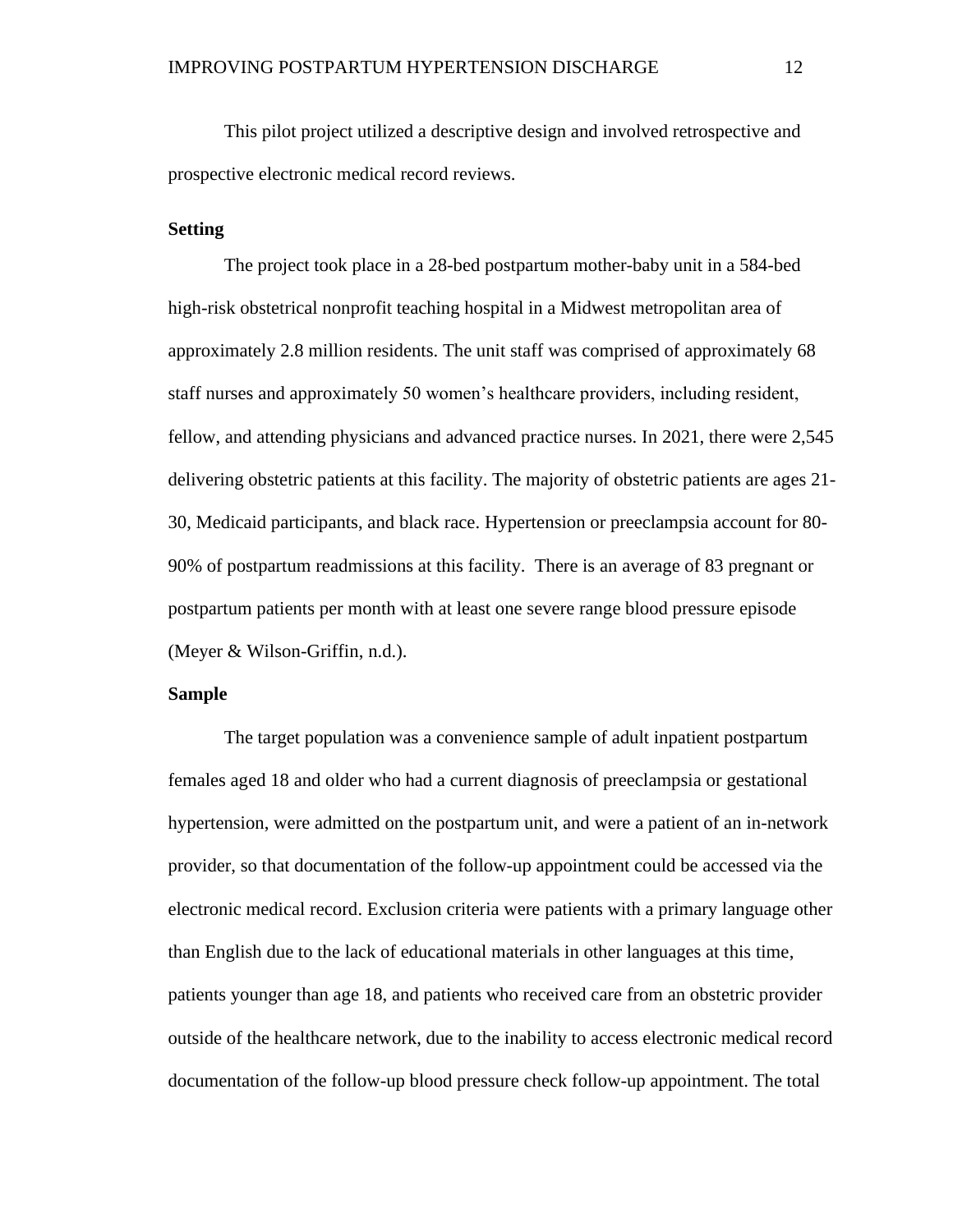sample size was 50 participants: 25 retrospective and 25 prospective participants. Eligible prospective participants were identified by the primary investigator via daily reviews of the unit census. Retrospective participants were selected using a random sample generator from an electronic medical record report of patients meeting inclusion criteria who were discharged in the two month period immediately prior to project implementation.

#### **Approval Process**

Approval from the primary investigator's Doctor of Nursing Practice committee, the University of Missouri-St. Louis' graduate school and institutional review board (IRB), hospital unit leadership, and healthcare institution IRB were obtained prior to project implementation and data collection. A risk of this project was the identification of participants, yet this risk was minimized because the only patient identifiers collected were the medical record number (MRN) and patient's telephone number. All patient identifiers on data collection tools were removed upon completion of prospective data collection. Informed consent documents containing the participant's name were kept in a locked cabinet behind a locked door on a locked unit in the healthcare facility. The data collection spreadsheet was a password-protected document on a password-protected computer that only the primary investigator had access to. Retrospective and prospective medical record reviews and participation in one-to-one provider-to-patient education posed minimal risk to participants.

#### **Data Collection/Analysis**

Pre-implementation retrospective data was collected via electronic medical record review and included: participant demographic information (age, race, and insurance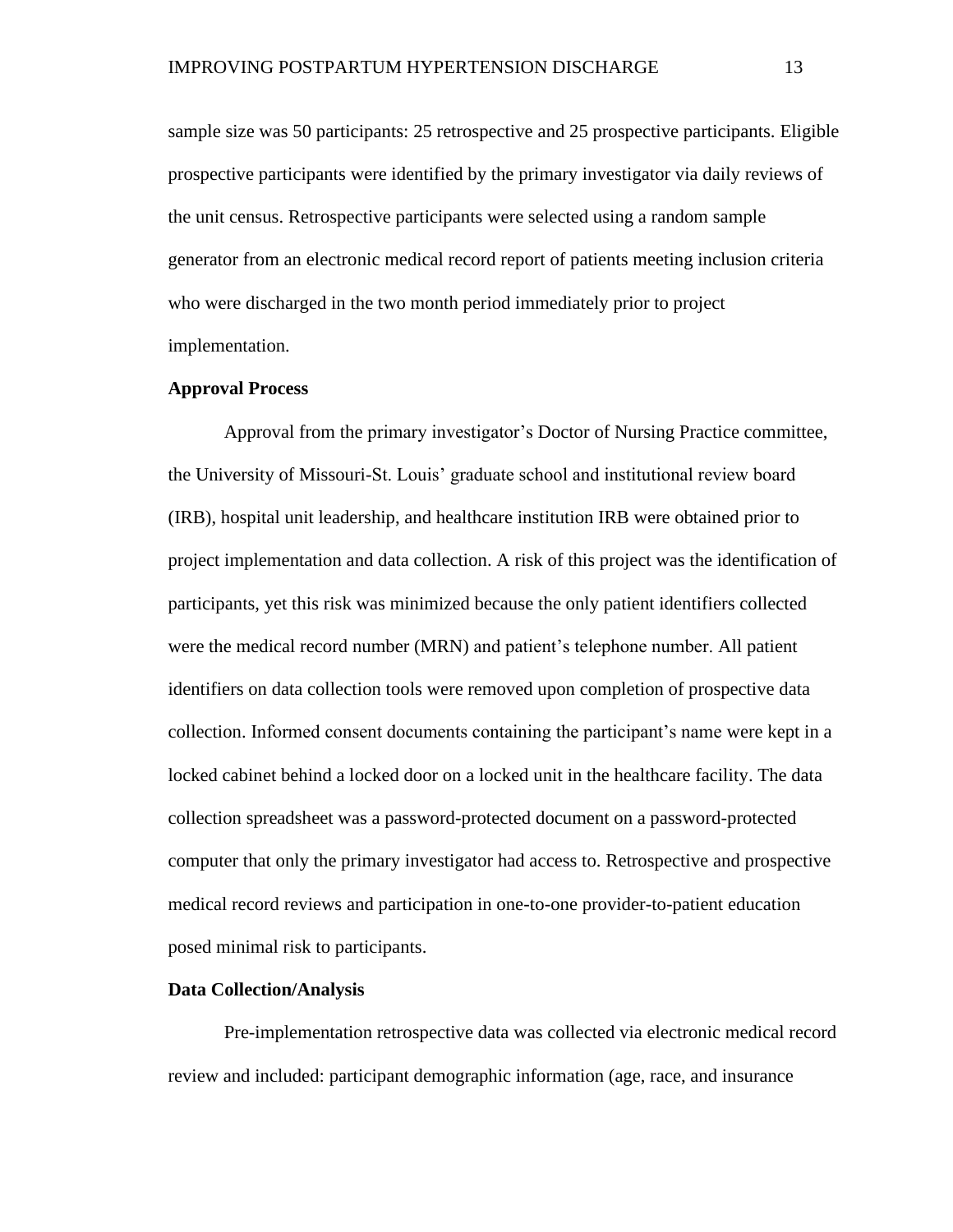status), participant's HDP diagnosis (gestational hypertension and/or preeclampsia), date of discharge, whether the participant attended the blood pressure follow-up appointment, whether there was documentation in the follow-up appointment progress note that the participant was monitoring their blood pressure at home, whether a 30-day readmission occurred, and the cause of readmission. Prospective data collection occurred 31 days after patient discharge to identify if a hypertension-related readmission occurred. Prospective data was collected via electronic medical record review and included: participant MRN, participant telephone number, participant demographic information (age, race, and insurance status), whether a blood pressure cuff was given or the participant already had access to one, the date of discharge, participant HDP diagnoses, follow-up phone call date and information (whether the participant was currently monitoring blood pressure, was reminded to monitor blood pressure, or was unable to be reached in three telephone call attempts), whether the participant went to their blood pressure follow-up appointment, whether there was documentation in the follow-up appointment progress note that the participant was monitoring their blood pressure at home, whether or not a readmission occurred, and the cause of readmission.

Data analysis consisted of descriptive and inferential statistics and was completed using Intellectus Statistics (2021). The Fischer's exact test was utilized to determine whether a correlation between improvements in discharge education and readmission rates existed. A Fisher's exact test analyzes the relationship between two nominal variables (Intellectus Statistics, 2021).

#### **Procedures**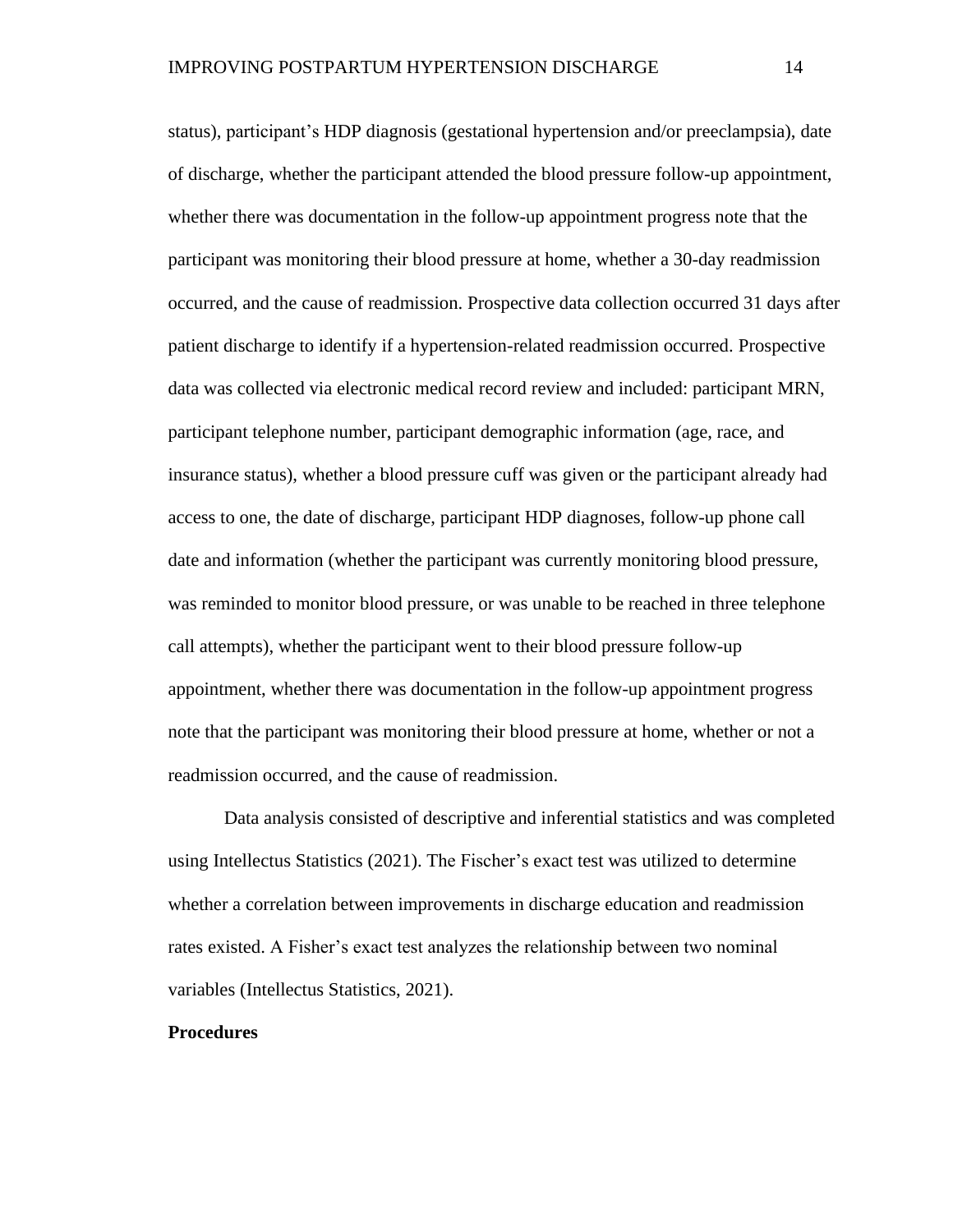The primary investigator (a staff registered nurse on the unit) met with the interdisciplinary team, including the perinatal quality coordinator, postpartum nurse manager, and a high-risk obstetrical nurse practitioner. Patient educational tools and the informed consent were developed by the primary investigator. Permission was obtained from the American Heart Association (2020) to use their *How to Get Your Blood Pressure Checked* patient education illustration. All aforementioned approvals to conduct the pilot project were obtained. Project implementation occurred over a two-month period. Eligible patients, based on inclusion and exclusion criteria, were approached about the project and informed consent was obtained if the patient opted to participate. The primary investigator counseled the participants, administered the discharge education, and individualized the education materials by adding the patient's specific medications, OB/GYN provider contact information, and follow-up appointment date and time. The primary investigator distributed a home blood pressure monitor to the participant if they did not have access to one at the time of discharge, along with a blood pressure documentation log, and reviewed how to correctly and accurately measure one's blood pressure and when to notify the provider of elevated or exceptionally low blood pressure measurements. The participants were instructed to bring the blood pressure log to their follow-up appointments. The primary investigator conducted the follow-up telephone call with participants two days after hospital discharge and discussed the routine postpartum follow-up telephone call questions, in addition to reviewing the participant's blood pressure readings since discharge, reviewing medications and inquiring whether they were obtained and being taken as prescribed, screening the participant for signs and symptoms of preeclampsia and hypertension, ensuring a follow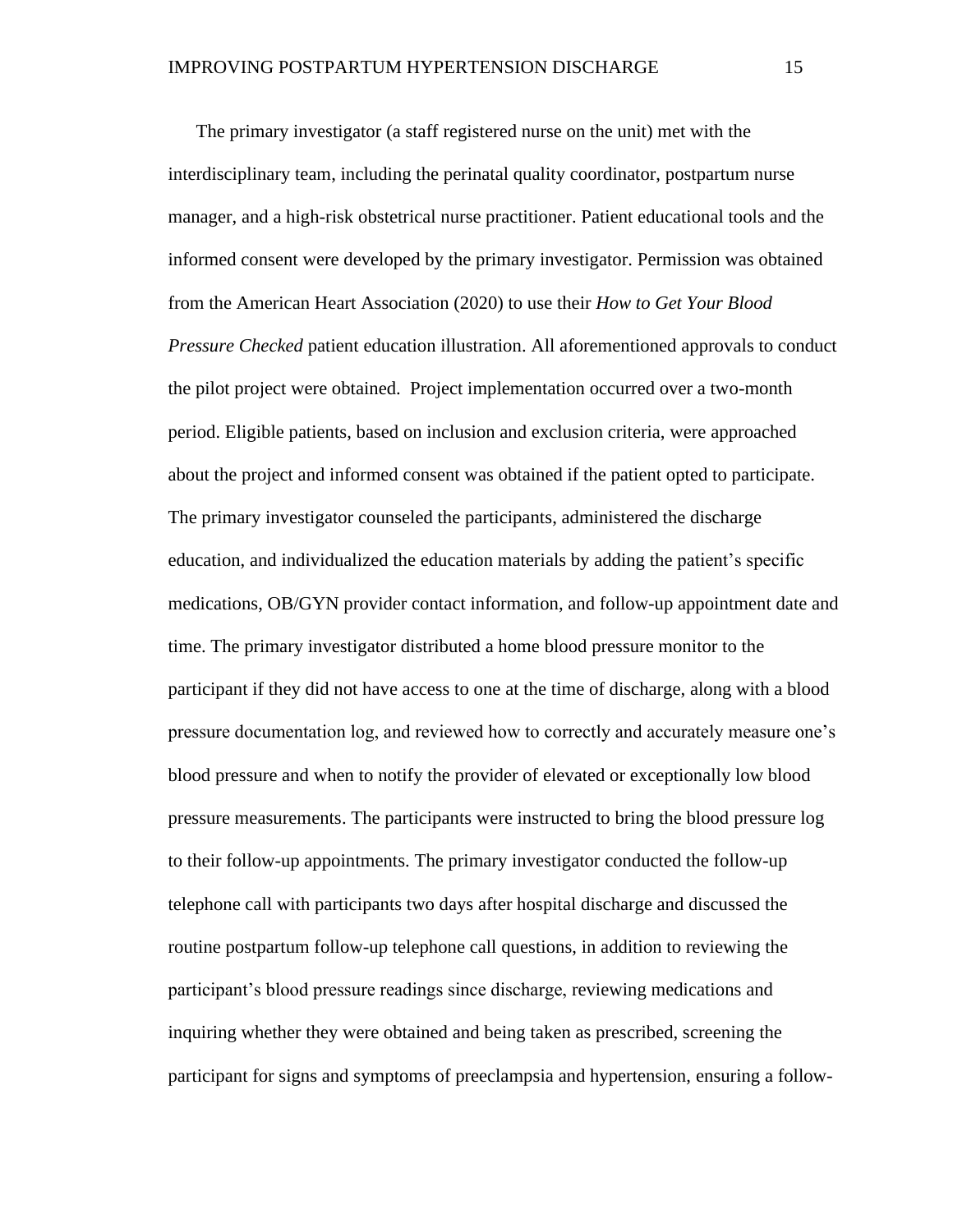up appointment was obtained and reminding the participant of the appointment, and addressing participant questions and concerns. The primary investigator reviewed the electronic medical records of study participants 31 days after discharge to identify if the participant went to their blood pressure follow-up appointment, if there was documentation in the follow-up appointment progress note that the patient was monitoring their blood pressure at home, whether a 30-day HDP readmission occurred, and the cause of readmission. Pre-intervention retrospective data was collected via electronic medical record review. Data was analyzed. Retrospective and prospective readmission rates, home blood pressure monitoring, and follow-up appointment attendance rates were compared.

#### **Results**

A total of 25 retrospective electronic medical record reviews  $(N_r = 25)$  were conducted and a total of 25 participants ( $N_p = 25$ ) made up the prospective sample for a total sample size of 50 (*N*=50). In both the retrospective and prospective samples, the most common HDP diagnosis was preeclampsia  $(n_r=13, 52\%; n_p=18, 72\%)$ , followed by gestational hypertension  $(n_r=12, 48\%; n_p=7, 28\%)$ . In both samples, the most common age range was 18-29 (*nr*=15, 60%; *np*=14, 56%), followed by ages 30-39 (*nr*=8, 32%;  $n_p$ =10, 40%), and age 40 and older ( $n_r$ =2, 8%;  $n_p$ =1, 4%). The predominant race was black  $(n_r=17, 68\%; n_p=22, 88\%)$ , followed by white  $(n_r=8, 32\%; n_p=3, 12\%)$ . The majority of patients had Medicare insurance coverage  $(n_r=15, 60\%; n_p=19, 76\%)$ , followed by private health insurance  $(n_r=10, 40\%; n_p=6, 24\%)$ .

Twenty blood pressure cuffs were administered during project implementation; five patients already had access to a home blood pressure cuff. The follow-up phone calls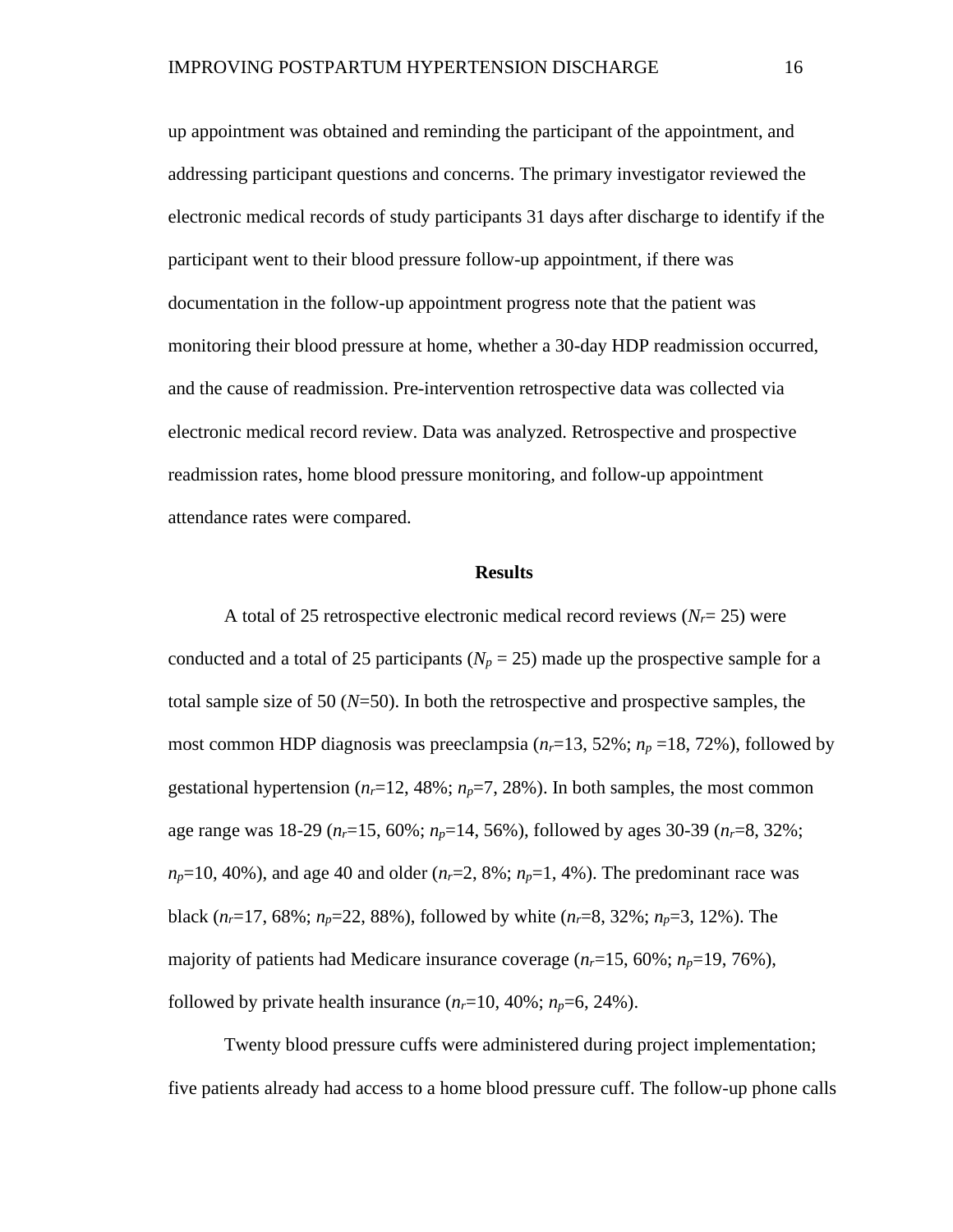revealed that the majority of patients who received the postpartum hypertension education were monitoring their blood pressure at home  $(n_p=19, 76\%)$ . Three participants  $(n_p=3, 12\%)$  had not yet monitored their blood pressure at home and three participants (*np*=3, 12%) were unable to be reached after three phone call attempts. More patients in the prospective sample  $(n_p=17, 68\%)$  went to their blood pressure follow-up appointment than in the retrospective sample  $(n_r=13, 52\%)$ . Three participants in the prospective sample ended up following-up with a provider outside of the healthcare network so their appointment documentation was unable to be viewed. An increased number of patients were noted to be monitoring their blood pressure at home in the follow-up appointment progress note in the prospective sample  $(n_p=8, 32\%)$  than the retrospective sample  $(n_r=7, 12\%)$ 28%). The retrospective sample had a 12%  $(n<sub>r</sub>=3)$  all-cause 30-day readmission rate and zero HDP-related readmissions  $(n_r=0, 0\%)$ . The prospective sample had a lower readmission rate at 8%  $(n_p=2)$ . However, both readmissions  $(n_p=2, 8\%)$  were hypertension related.

A Fischer's exact test was conducted to determine whether there was a correlation between the improved postpartum HDP discharge education and the number of hypertension-related readmissions (see Table 2). The results of this test were not significant based on an alpha value of 0.05, OR=0.00,  $p = 0.490$ . The postpartum HDP discharge education was not associated with a decrease in hypertension-related readmissions. A second Fischer's exact test was conducted to determine whether there was a correlation between the improved postpartum HDP discharge education and patients attending their blood pressure follow-up appointment (see Table 3). The results were significant based on an alpha value of 0.05,  $p = 0.041$ , suggesting there is a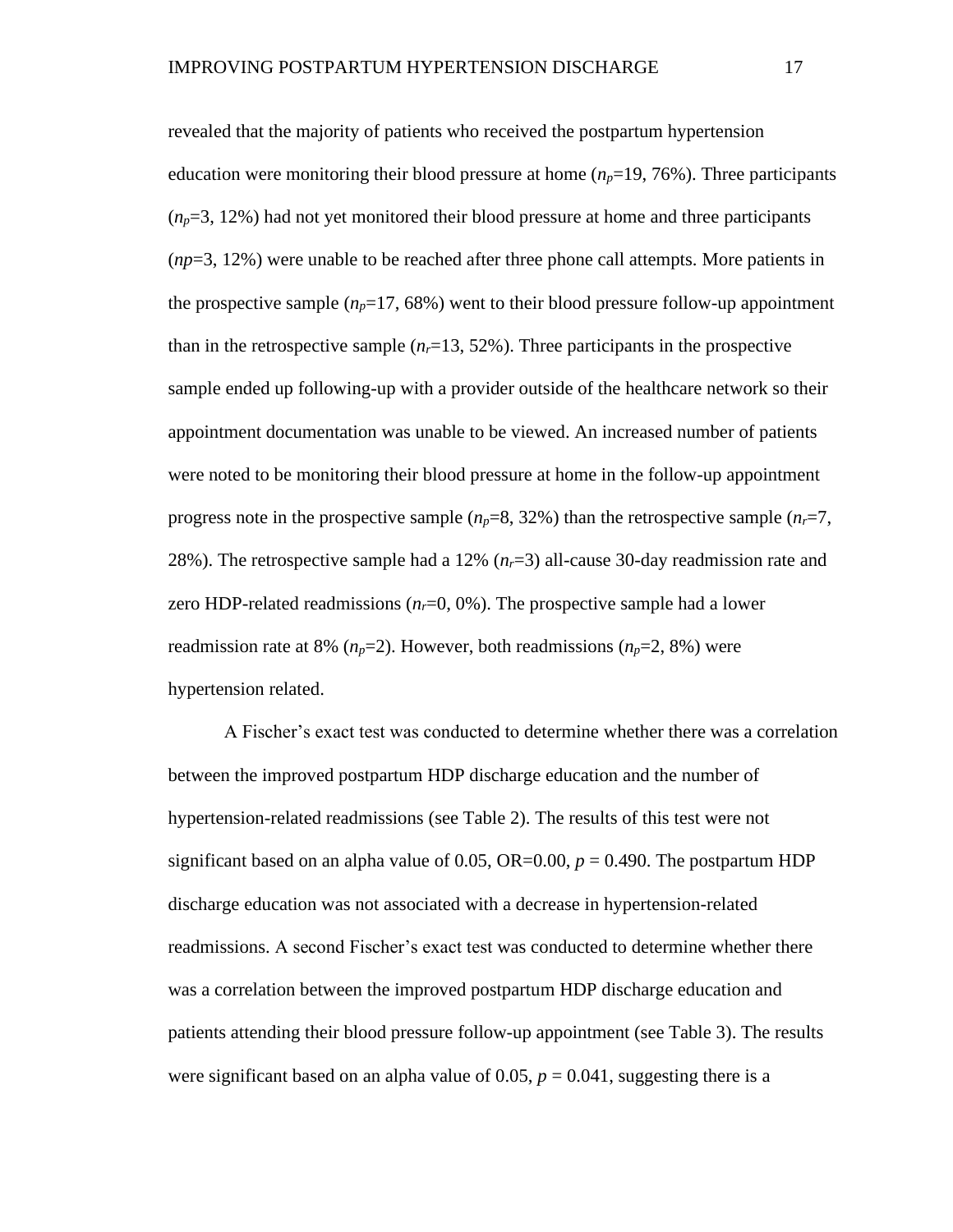correlation between the improved education and patient follow-up. A third Fischer's exact test was conducted to determine whether a correlation existed between HDP diagnosis and 30-day readmission (see Table 4). The findings were not significant based on a alpha value of 0.05,  $p = 0.140$ , suggesting there is not a correlation between these two variables.

#### **Discussion**

In regard to the purpose and aim of the study, the 30-day postpartum HDP readmission rate was not decreased as intended. Regarding the study question, improved HDP education and self-management resources for postpartum patients with HDP did not result in decreased postpartum 30-day HDP readmissions in this study. A possible explanation is that because of the study interventions, the patients identified symptoms or blood pressure readings that warranted emergency intervention and presented to the hospital as instructed. Although the readmission rate did not decrease, the study was clinically significant because there was improved patient education and transition of care.

One of the prospective sample participants with a HDP readmission identified elevated blood pressure one day after discharge while monitoring her blood pressure with the administered blood pressure cuff and then presented to the hospital Women's Evaluation Unit. As reviewed during the discharge education intervention, the participant identified a severe blood pressure reading and took the appropriate action. The second prospective sample participant with a HDP readmission had not yet monitored her blood pressure at the time of the follow-up telephone call and was therefore reminded to during the call, screened for HDP warning signs, and reminded to attend follow-up appointment. This participant did attend her blood pressure follow-up appointment where elevated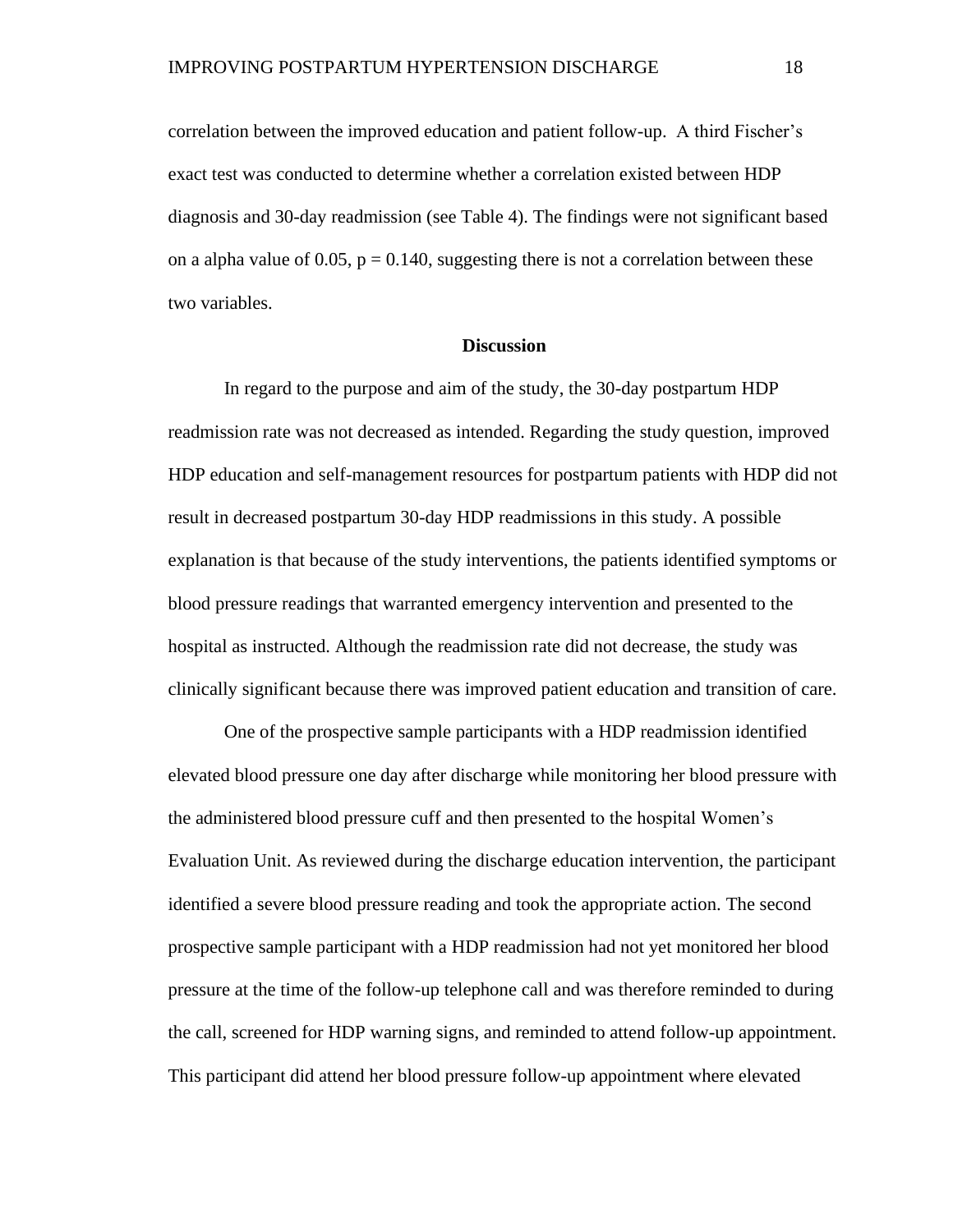blood pressures were identified, and she was instructed to present to the hospital for monitoring.

There was a significant increase (52% to 68%) in postpartum blood pressure follow-up rate between the retrospective and prospective samples and an increase (28% to 32%) in the number of patients noted to be monitoring their blood pressure at home in the provider's follow-up appointment documentation. In the prospective sample, 76% of participants were monitoring their blood pressure at home at the time of the follow-up phone call. It is unknown how many patients were monitoring their blood pressure at home in retrospective sample, because that information is not documented as part of the routine follow-up telephone calls. Two participants were both unable to be reached by telephone and did not attend their follow-up appointment. Three participants did not attend their follow-up appointment but were reached by telephone, in which they were screened for symptoms, reviewed recent blood pressure readings with the primary investigator, and reminded to take medications as prescribed. Merely telephone follow-up with a registered nurse is preferred to no follow-up with a healthcare provider.

During the majority of telephone calls, participants had additional questions or concerns that the primary investigator was able to address. During a few calls, the participant had already missed their follow-up appointment or notified the primary investigator they were unable to keep the appointment. In these cases, the primary investigator assisted the patients in rescheduling. A few participants reported they had not yet picked up their prescription antihypertensive medications from the pharmacy. The telephone calls became an opportunity for the primary investigator to reinforce education on the importance of medication management for HDP and encourage the participants to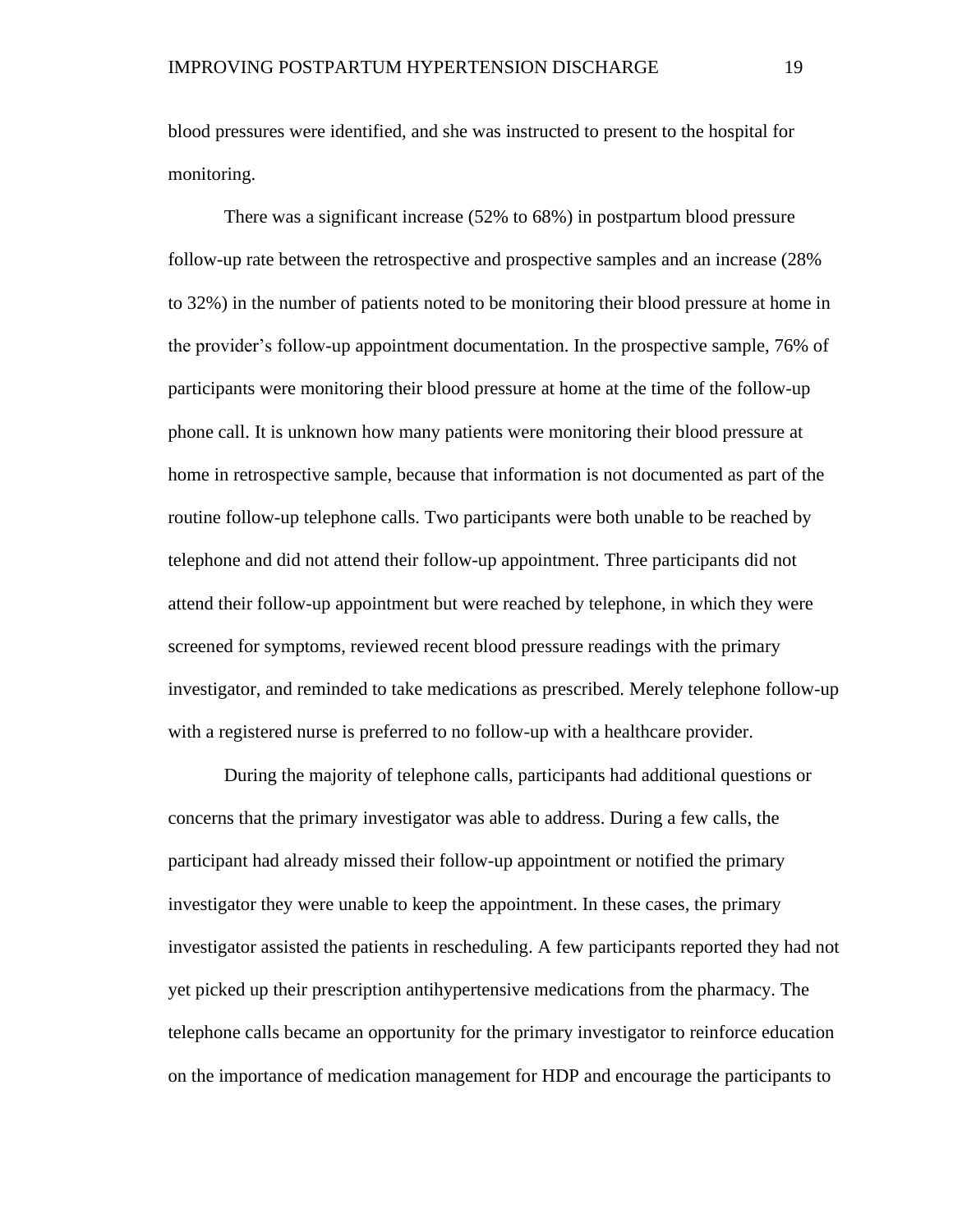obtain the medications. Lastly, one participant expressed concern about her infant during the telephone conversation. The conversation resulted in the primary investigator recommending the participant to take her infant to the emergency department due to concern for infection. The follow-up telephone calls were found to be beneficial in the postpartum period as an opportunity to screen for HDP symptoms, discuss blood pressure readings, ensure medications were obtained and being taken as prescribed, ensure followup was obtained, and address patient questions and concerns.

The demographics of the study sample were representative of the unit's general patient population. Of the two readmitted participants in the prospective sample, there was no correlation between demographics. One participant was greater than or equal to age 40, white race, had private insurance coverage, and was routinely monitoring her blood pressures after discharge. The second participant was age 18-29 age group, black race, had Medicaid insurance coverage, and had not yet monitored her blood pressure at the time of the follow-up phone call. Both participants went to their blood pressure follow-up appointment. This suggests that postpartum HDP discharge education and transition of care should be universal and not directed at specific demographics.

Readmissions may not have been the optimal primary outcome measure for this project. In this instance, the increase in readmissions was a positive outcome as the participants sought care in a timely manner and avoided emergency transportation, an intensive care unit admission, and death. Although decreasing readmissions is important, contact with a healthcare provider during the follow-up phone call and follow-up appointment, and the ability to monitor blood pressures at home made a significant difference in improving the care and outcomes for the participants. Episodes of contact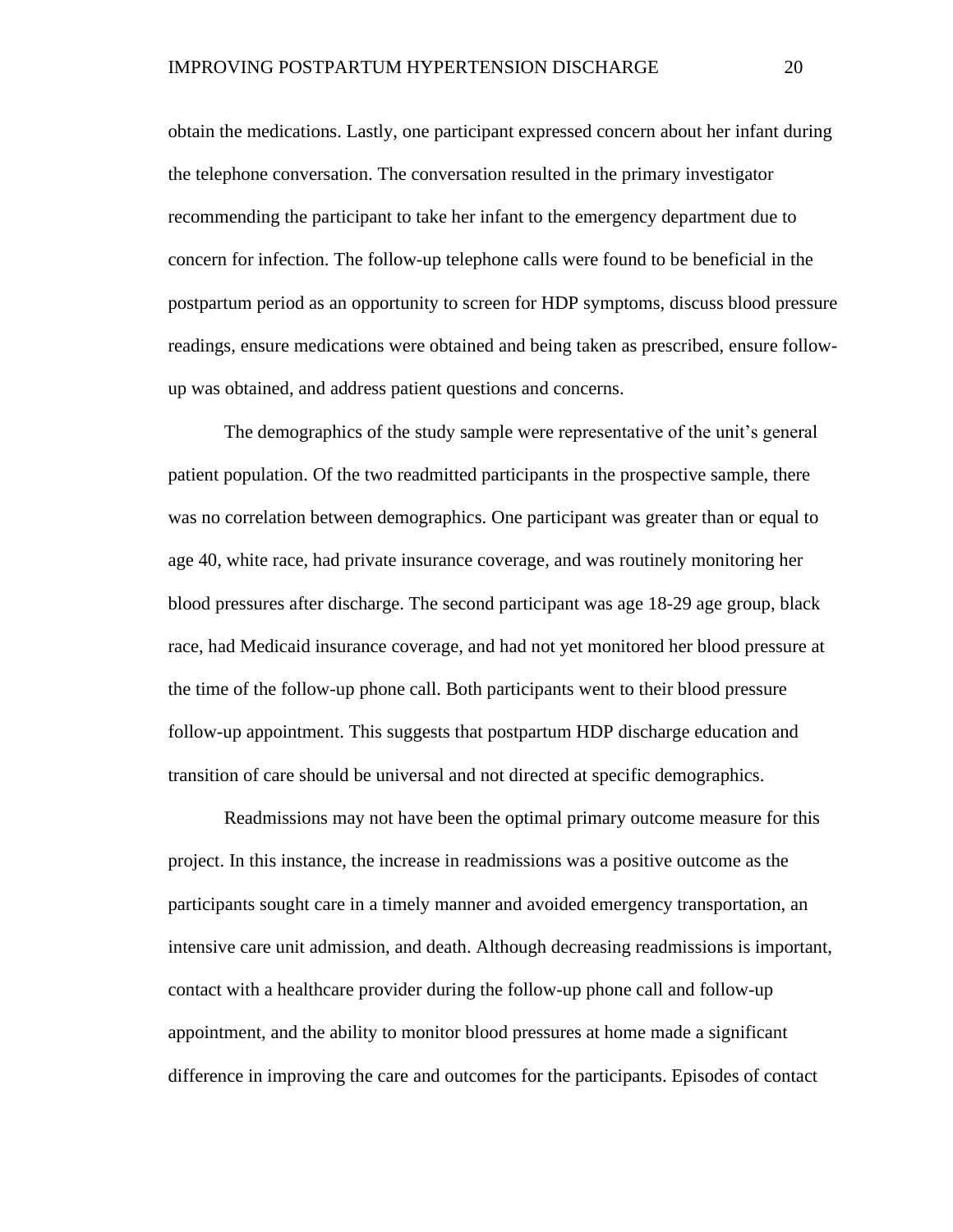with a healthcare provider may have been a more appropriate primary outcome measure for this pilot project.

Strengths of this study include interventions that were evidence-based and minimal variation in education and telephone calls, as all interventions were completed by the primary investigator. Potential weaknesses were the small sample size, short timeline, and the three participants in the prospective sample whose follow-up appointment documentation was unable to be viewed due to following-up with a provider outside of the healthcare network. Although the goal was to obtain an appointment prior to discharge, this was not always possible when patients were discharged on the weekend and offices were closed. These three participants notified the primary investigator during the follow-up telephone call that they were going to follow-up with an out-of-network provider they had previously seen and was more convenient.

Recommendations for further research include a larger sample size and timeline, implementing similar interventions in the antepartum period, and modifying the primary outcome measure. Implications for practice include patient-specific discharge education, standardizing HDP education in the antepartum and postpartum period among all maternal health providers and nursing staff, post-discharge telephone calls, home blood pressure monitoring in the postpartum period for high-risk patients, improving access to and insurance coverage of home blood pressure cuffs, and utilizing telehealth for postpartum follow-up.

#### **Conclusion**

The goal of this pilot project was to improve HDP discharge education, follow-up, and patient self-management to decrease 30-day HDP readmissions on an inpatient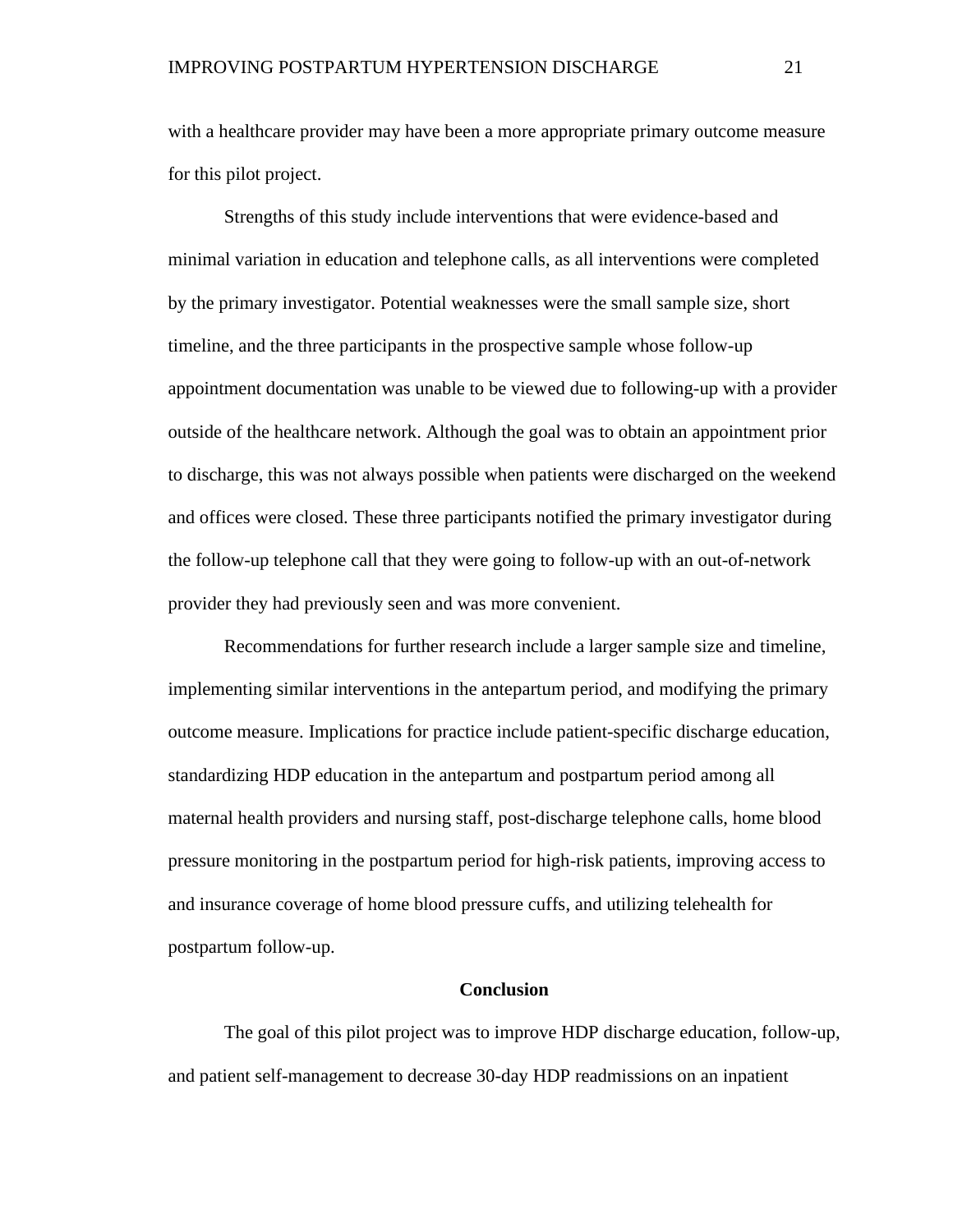postpartum unit. The evidence-based practice recommendations implemented in this project were: individualized verbal and written patient-specific education about medications, follow-up, symptoms to report and seek emergent care for, and how to monitor blood pressure at home; distribution of a blood pressure cuff to participants who did not have a functioning blood pressure cuff for home use; distribution of a blood pressure documentation log that participants were encouraged to use and bring to their follow-up appointment; and a follow-up telephone call two days after discharge to screen for symptoms, ensure prescription medications were obtained and being taken as prescribed, discuss blood pressure readings and encourage participants to monitor blood pressure if they had not been, ensure a follow-up appointment was scheduled, and remind the participant of the importance of attending the appointment. The retrospective and prospective 30-day HDP readmission, follow-up appointment, and home blood pressure monitoring rates were compared to determine whether these practice changes were beneficial.

Although there was an increase in the 30-day HDP readmission rate between the retrospective and prospective samples, there was a significant increase in patient followup and a significant portion of participants who adhered to home blood pressure monitoring. The follow-up telephone calls were found to be beneficial in reinforcing education and addressing patient concerns. Regardless of their effect on readmission rates, improvements in postpartum education, follow-up, and transition of care for patients with a diagnosis of HDP improved patient outcomes by promoting early identification of warning signs and prompting patients to seek appropriate care.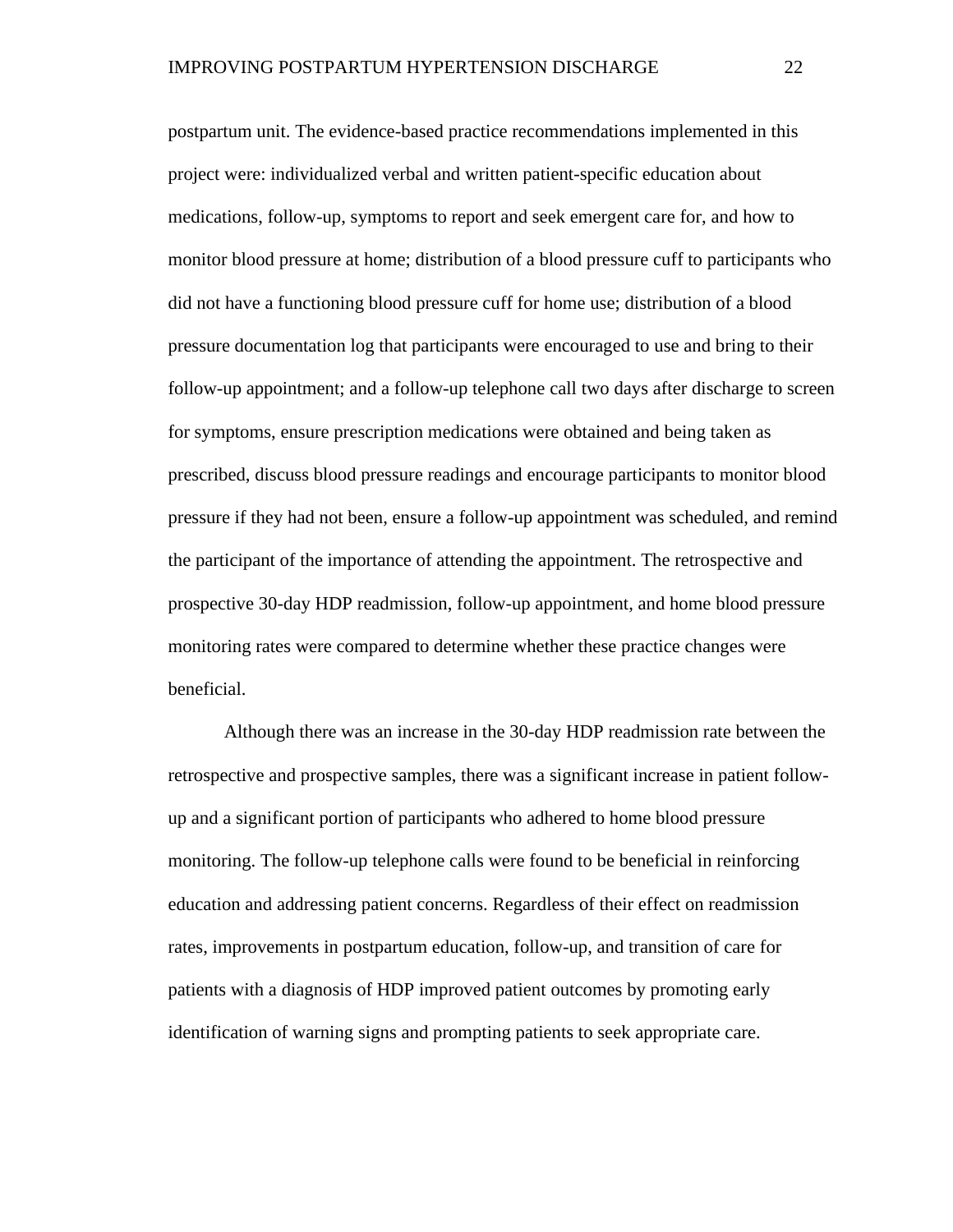#### References

- Abalos, E., Duley, L., Steyn, D. W., & Gialdini, C. (2018). Antihypertensive drug therapy for mild to moderate hypertension during pregnancy. *Cochrane Database of Systematic Reviews, 10*. http://doi.org/10.1002/14651858.CD002252.pub4
- American Heart Association News. (2020, May 22). How to accurately measure blood pressure at home. *American Heart Association.* https://www.heart. org/en/news/ 2020/05/22/how-to-accurately-measure-blood-pressure-at-home
- American College of Obstetricians and Gynecologists. (2013). Hypertension in pregnancy. *Obstetrics & Gynecology, 122*(5), 1122-1131. http://doi.org/10.109 7/01.AOG.00004 37382.03963.88
- American College of Obstetricians and Gynecologists. (2020). ACOG practice bulletin no. 222: Gestational hypertension and preeclampsia. *Obstetrics & Gynecology, 153*(6), e237-e260. http://doi.org/10.1097/AOG.0000000000003891
- Andrus, S. S., & Wolfson, A. B. (2010). Postpartum preeclampsia occurring after resolution of antepartum preeclampsia. *The Journal of Emergency Medicine, 38*(2), 168-170. http://doi.org/10.1016/j.jemermed.2008.04.039
- Bigelow, C. A., Pereira, G. A., Warmsley, A., Cohen, J., Getrajdman, C., Moshier, E., Paris, J., Bianco, A., Factor, S., & Stone, J. (2014). Risk factors for new-onset late postpartum preeclampsia in women without a history of preeclampsia. *American Journal of Obstetrics and Gynecology, 210*(2), 338.e1-338.e8. http://doi.org/ 10.1016/j.ajog.2013.11.004

California Maternal Quality Care Collaborative. (2013). *Appendix Q: Sample: Discharge*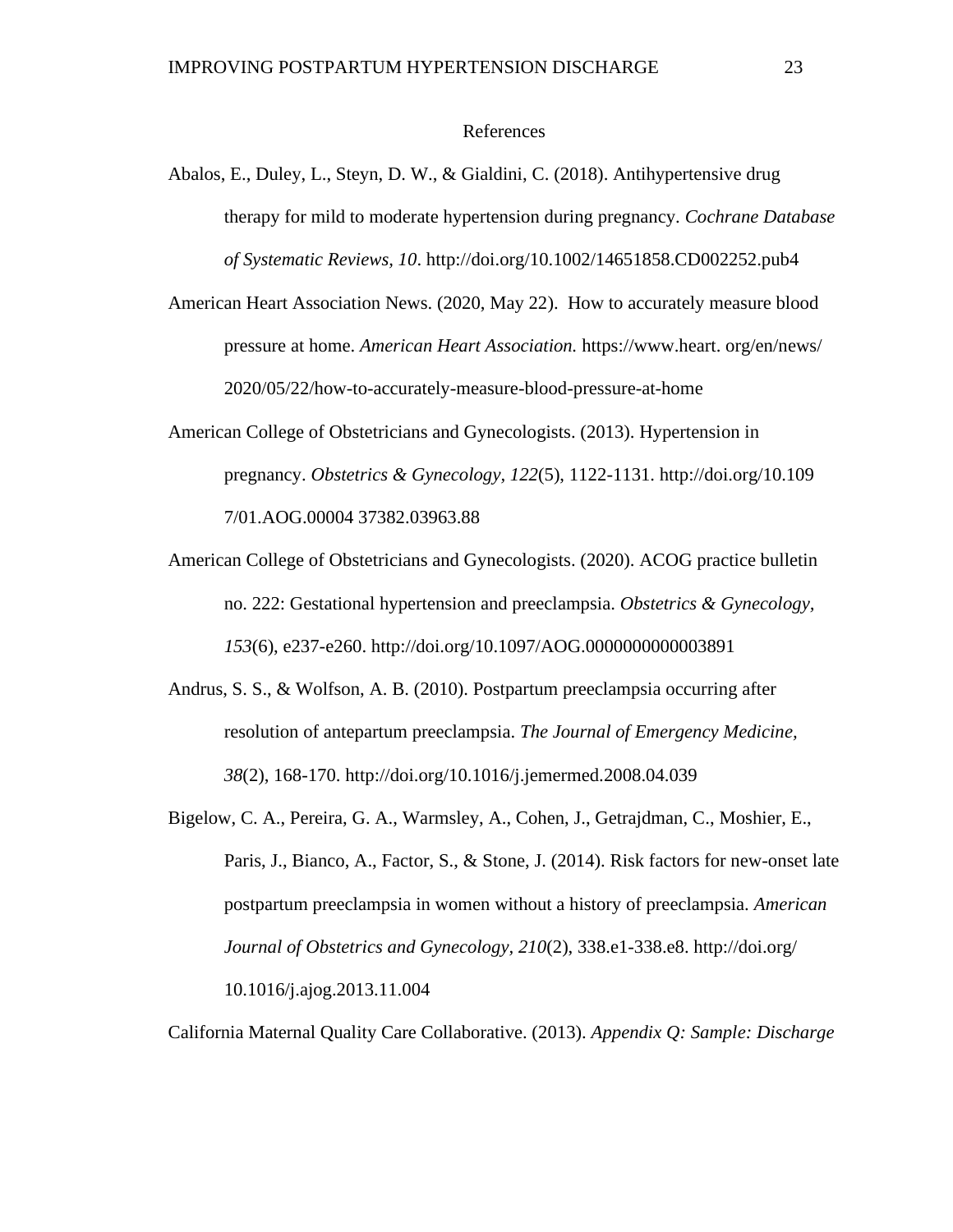*sheet for preeclampsia, eclampsia, and HELLP syndrome patients*. https://www.cmqcc.org/resources-tool-kits/toolkits/preeclampsia-toolkit

- Celi, A. C., Seely, A. W., Wang, P., Thomas, A. M., & Wilkins-Haug, L. E. (2019). Caring for women after hypertensive pregnancies and beyond: implementation and integration of a postpartum transition clinic. *Maternal and Child Health Journal, 23*, 1459-1466. http://doi.org/10.1007/s10995-019-02768-7
- Centers for Disease Control and Prevention. (2020). *Data brief from 14 U.S. maternal mortality review committees, 2008-2017*. https://www.cdc.gov/reproductive health/maternal- mortality/pregnancy-mortality-surveillance-system.htm#trends
- Clapp, M. A., Little, S. E., Zheng, J., & Robinson, J. N. (2016). A multi-state analysis of postpartum readmissions in the United States. *American Journal of Obstetrics and Gynecology, 215*(1), 113.e1-113.e10. http://doi.org/10.1016/j.ajog.2016.01.174
- Drews, M., & Tsigas, E. (2013). Prenatal and postpartum patient counseling or education. *California Maternal Quality Care Collaborative*, 98-103*.* https://www.cmqcc.org/ resources-tool-kits/toolkits/preeclampsia-toolkit
- Dang, D., Melynk, B. M., Fineout-Overholt, E., Yost, J., Cullen, L., Cvach, M., M., Larabee, J. H., Rycroft-Malone, J., Schultz, A. A., Stetler, C. B., & Stevens, K. R. (2019). Models to guide implementation and sustainability of evidence-based practice. In B. M. Melnyk & E. Fineour-Overholt (Eds.) *Evidence-based Practice in Nursing and Healthcare* (pp. 378-427). Philadelphia, PA: Wolters Kluwer.
- Intellectus Statistics [Online computer software]. (2021). *Intellectus Statistics*. https://analyze.intellectusstatistics.com/
- Leeman, L., Dresang, L. T., & Fontaine, P. (2016). Hypertensive disorders of pregnancy.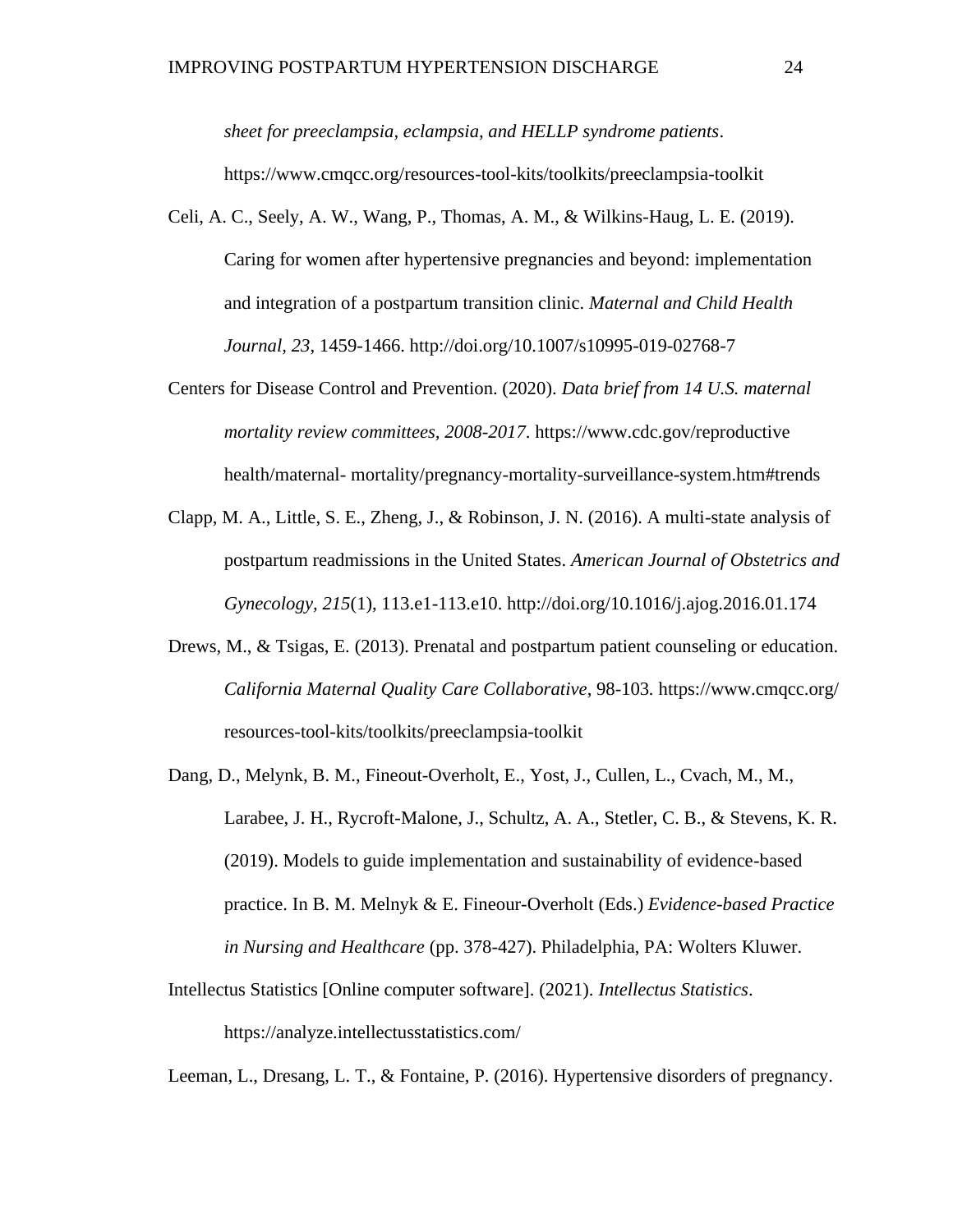*American Family Physician, 93*(2), 121-127.

The Joint Commission. (2013). Provision of care, treatment, and services standards for maternal safety. *R3 Report, 24*. https://www.jointcommission.org/ standards/r3 report/r3-report-issue-24-pc-standards-for-maternal-safety/

MacDonald, E. J., Lepine, S., Pledger, M., Geller, S. E., Lawton, B., & Stone, P. (2019). Pre-eclampsia causing severe maternal morbidity – A national retrospective review of preventability and opportunities for improved care. *Australian and New Zealand Journal of Obstetrics and Gynaecology, 59*(6), 825-830. http://doi.org/ 10.1111/ajo.12971

- Meyer, M., & Wilson-Griffin, J. (n.d.). *Hypertension sustainability* (poster). SSM Health St. Mary's Hospital – St. Louis.
- O'Meara. S., & Lepic, M. (2016). What clinical interventions have been implemented to prevent or reduce postpartum hypertension readmissions? A clin-IQ. *Journal of Patient-Centered Research and Reviews, 3*(3), 150-152. http://doi.org/10.1729 4/2330-0698.1264
- Patient Safety and Quality Committee, Society for Maternal-Fetal Medicine, Gibson, K. S., & Afshan, H. B. (2020). Society for Maternal-Fetal Medicine Special Statement: Checklist for postpartum discharge of women with hypertensive disorders. *American Journal of Obstetrics & Gynecology, 223*(4), B18-B21. http://doi.org/10.1016/j.ajog.2020.07.009

Schuller, K. A., Kash, B. A., & Gamm, L. D. (2017). Enhanced transitions of care: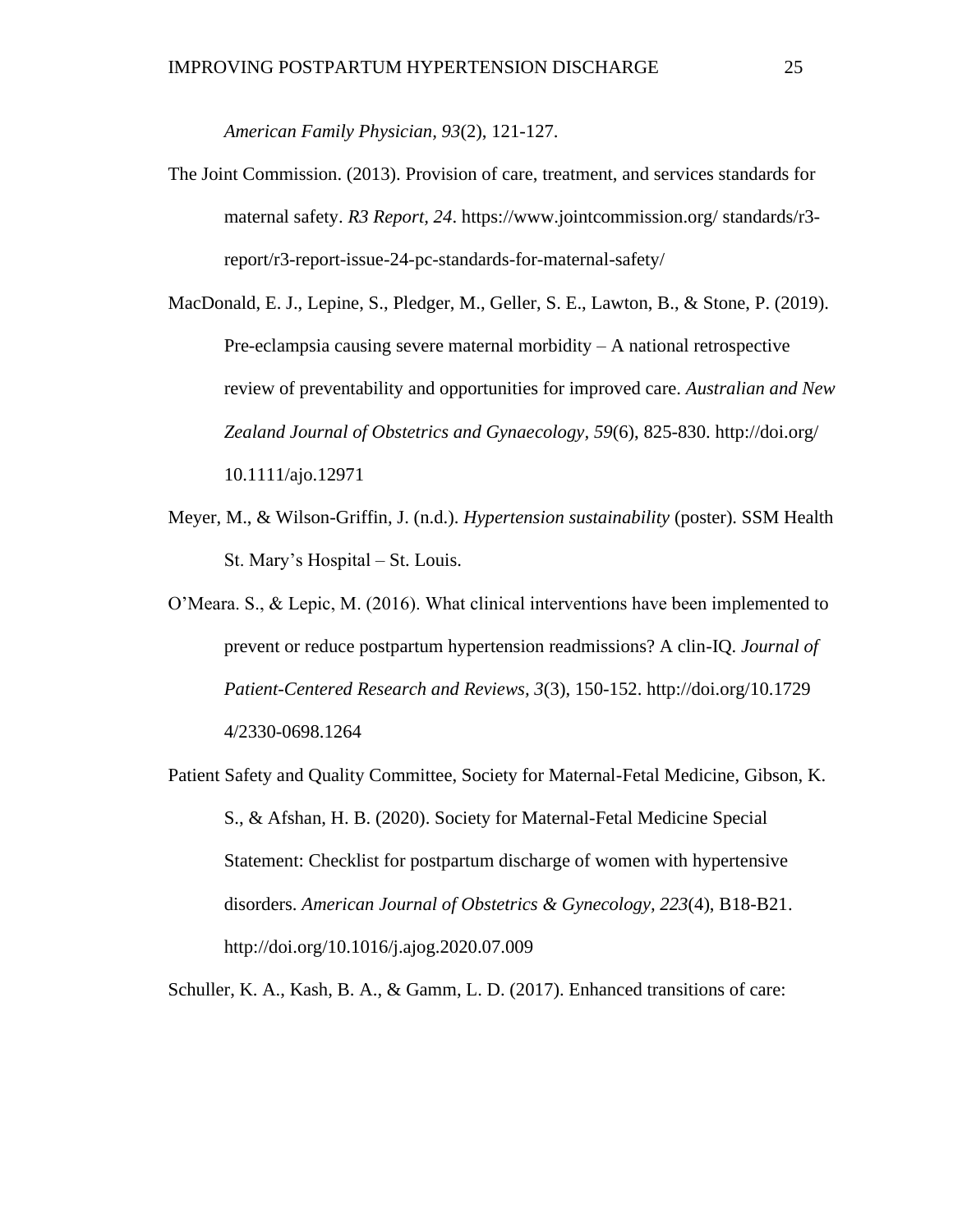Centralizing discharge phone calls improves ability to reach patients and reduces hospital readmissions. *Journal for Healthcare Quality, 39*(2), e10-21. http://doi.org/10.1097/JHQ.0000000000000063

- Sharma, K. J., & Kilpatrick, S. J. (2017). Postpartum hypertension: etiology, diagnosis, and management. *Obstetrical & Gynecological Survey, 72*(4), 248-252. http://doi.org/10.1097/OGX.0000000000000424
- Suplee, P. D., Kleppel, L., Santa-Donato, A., & Bingham, D. (2016). Improving postpartum education about warning signs of maternal morbidity and mortality. *Nursing for Women's Health, 20*(6), 552-567. http://doi.org/10.1016/j.nwh. 2016.10.009
- Wilkerson, R. G., & Ogunbodede, A. C. (2019). Hypertensive disorders of pregnancy. *Emergency Medicine Clinics of North America, 37*(2), 301-316. http://doi.org/ 10.1016/j.emc.2019.01.008

Williams, A. (2019). *Missouri AIM: Hypertension in Pregnancy Guidance for Implementation Across the Care Continuum*. Missouri Hospital Association. https://www.mhanet.com/mhaimages/sqi/maternal\_Health/ MOAIM\_MM.pdf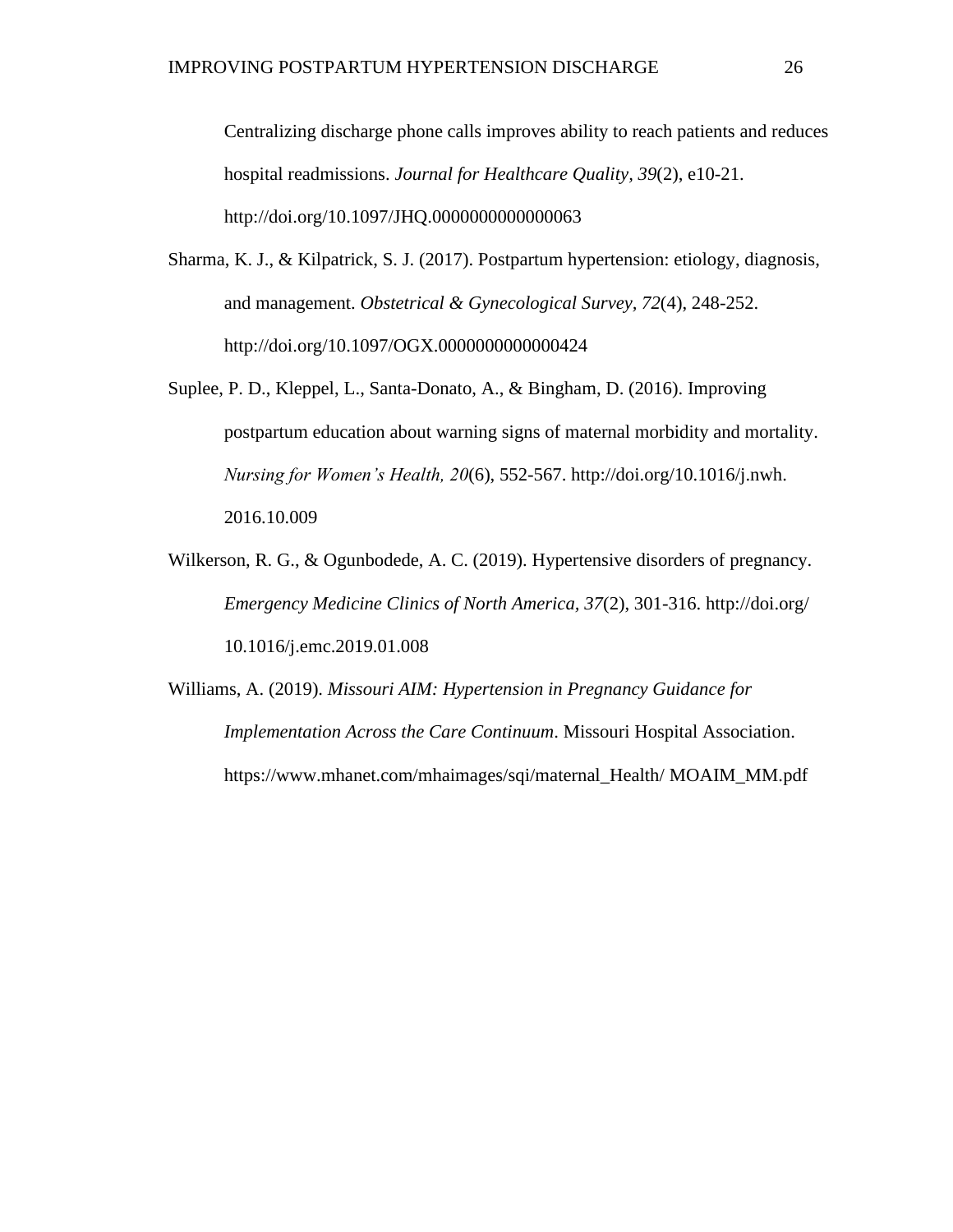|                          | Sample           |      |                  |                |  |
|--------------------------|------------------|------|------------------|----------------|--|
| Variable                 | Retrospective    |      |                  | Prospective    |  |
|                          | $\boldsymbol{n}$ | $\%$ | $\boldsymbol{n}$ | $\%$           |  |
| <b>HDP</b> Diagnosis     |                  |      |                  |                |  |
| Gestational hypertension | 12               | 48   | $\tau$           | 28             |  |
| Preeclampsia             | 13               | 52   | 18               | 72             |  |
| Age                      |                  |      |                  |                |  |
| 18-29                    | 15               | 60   | 14               | 56             |  |
| 30-39                    | 8                | 32   | 10               | 40             |  |
| $\geq 40$                | $\overline{2}$   | 8    | $\mathbf{1}$     | $\overline{4}$ |  |
| Race                     |                  |      |                  |                |  |
| <b>Black</b>             | 17               | 68   | 22               | 88             |  |
| White                    | 8                | 32   | 3                | 12             |  |
| Insurance                |                  |      |                  |                |  |
| Medicaid                 | 15               | 60   | 19               | 76             |  |
| Private                  | 10               | 40   | 6                | 24             |  |

*Frequency Table of Diagnosis and Demographic Information of Study Participants*

*Note*.  $N = 50$ . ( $n = 25$  for each sample).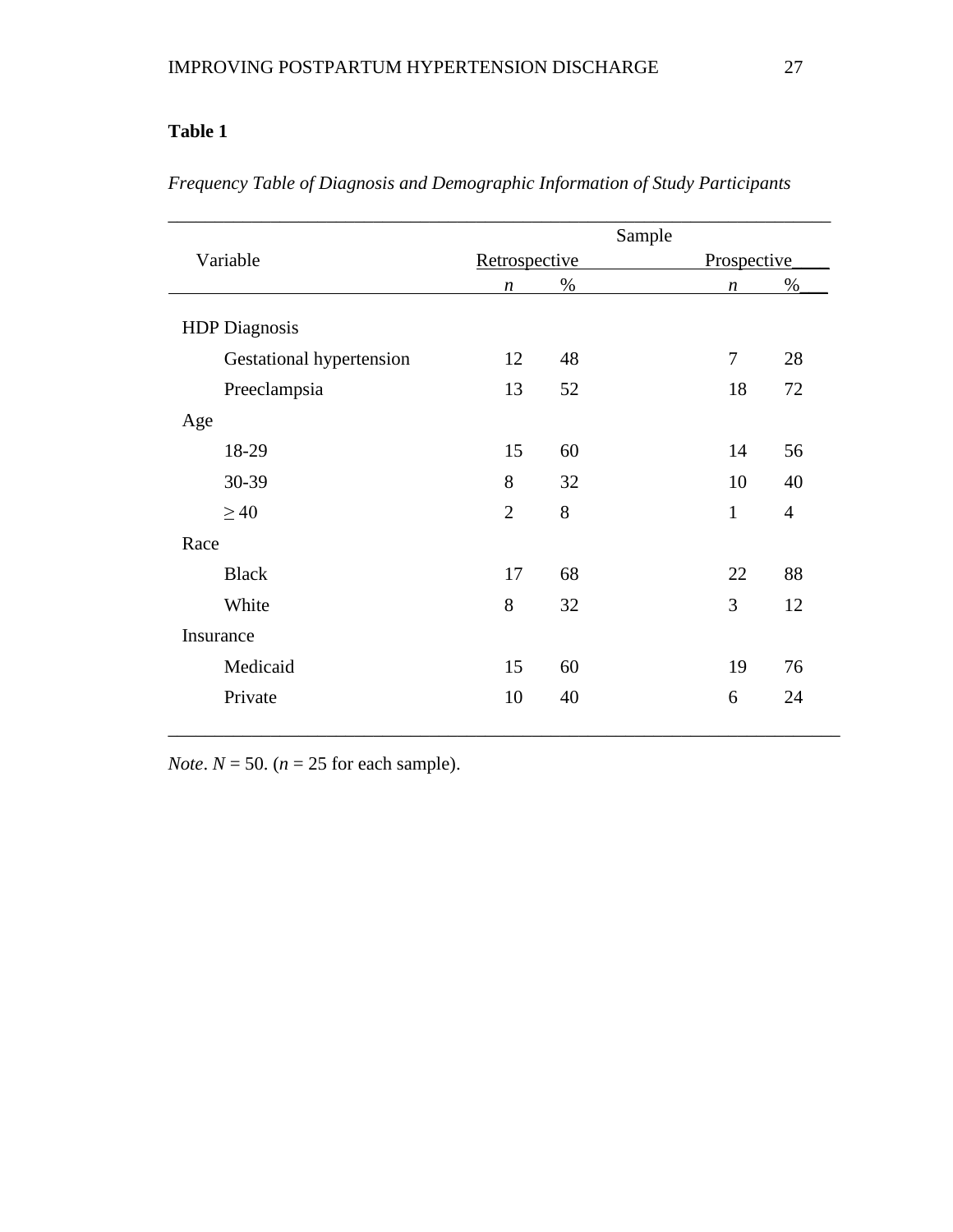### **Figure 1**



#### *Comparison of Retrospective and Prospective Outcome Measures*

*Note.*  $N = 50$  ( $n = 25$  for each sample). Unknown frequency for home blood pressure

monitoring in retrospective sample.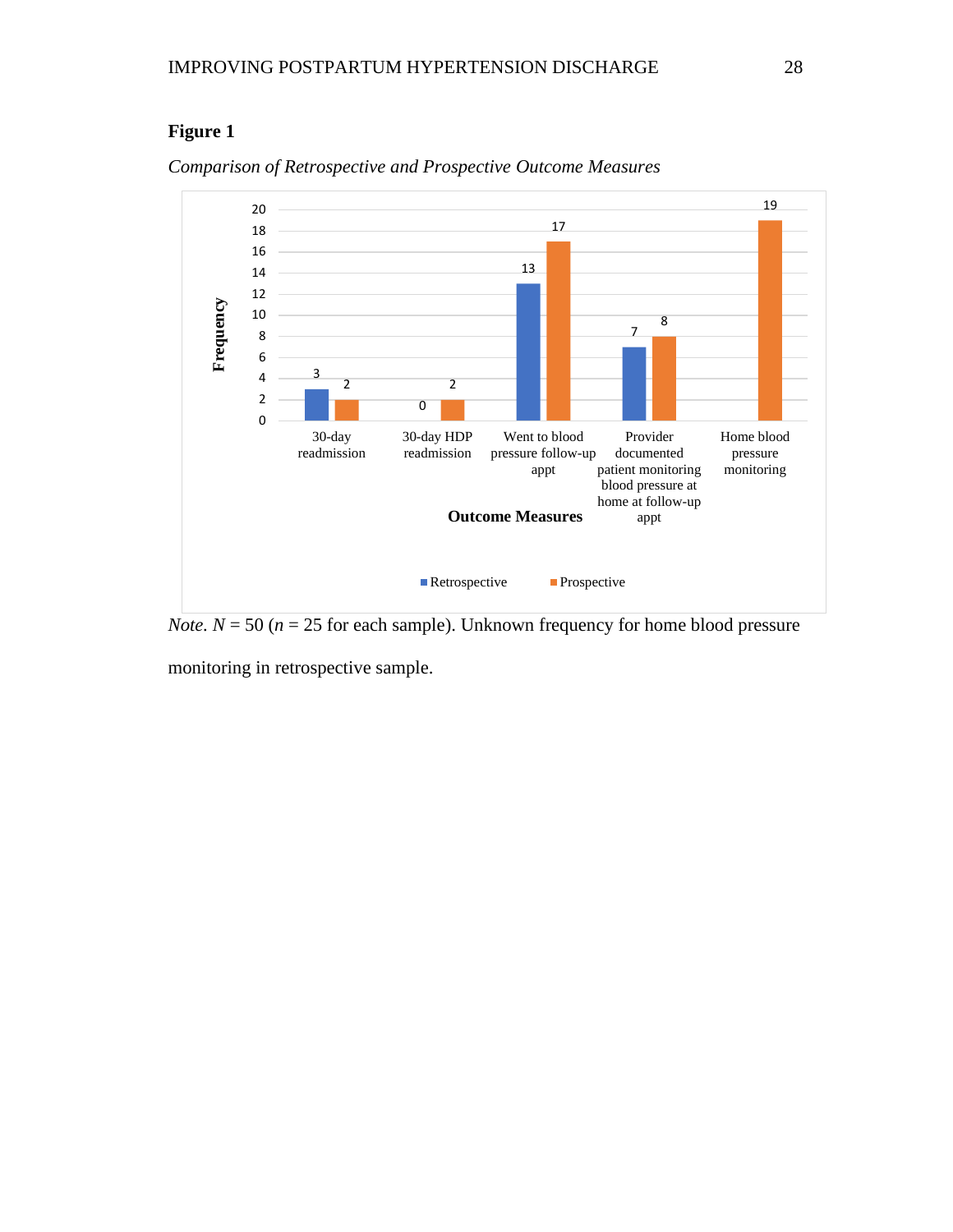*Fischer Exact Test of 30-day HDP Readmissions among Retrospective versus* 

*Prospective Samples*

|                        | Sample                    |            |           |       |  |
|------------------------|---------------------------|------------|-----------|-------|--|
| 30-day HDP Readmission | Retrospective Prospective |            | <b>OR</b> |       |  |
| Yes                    | $0$ [1.00]                | 2 [1.00]   | 0.00      | 0.490 |  |
| N <sub>0</sub>         | 25 [24.00]                | 23 [24.00] |           |       |  |

*Note.*  $N = 50$ . Values formatted as Observed [Expected].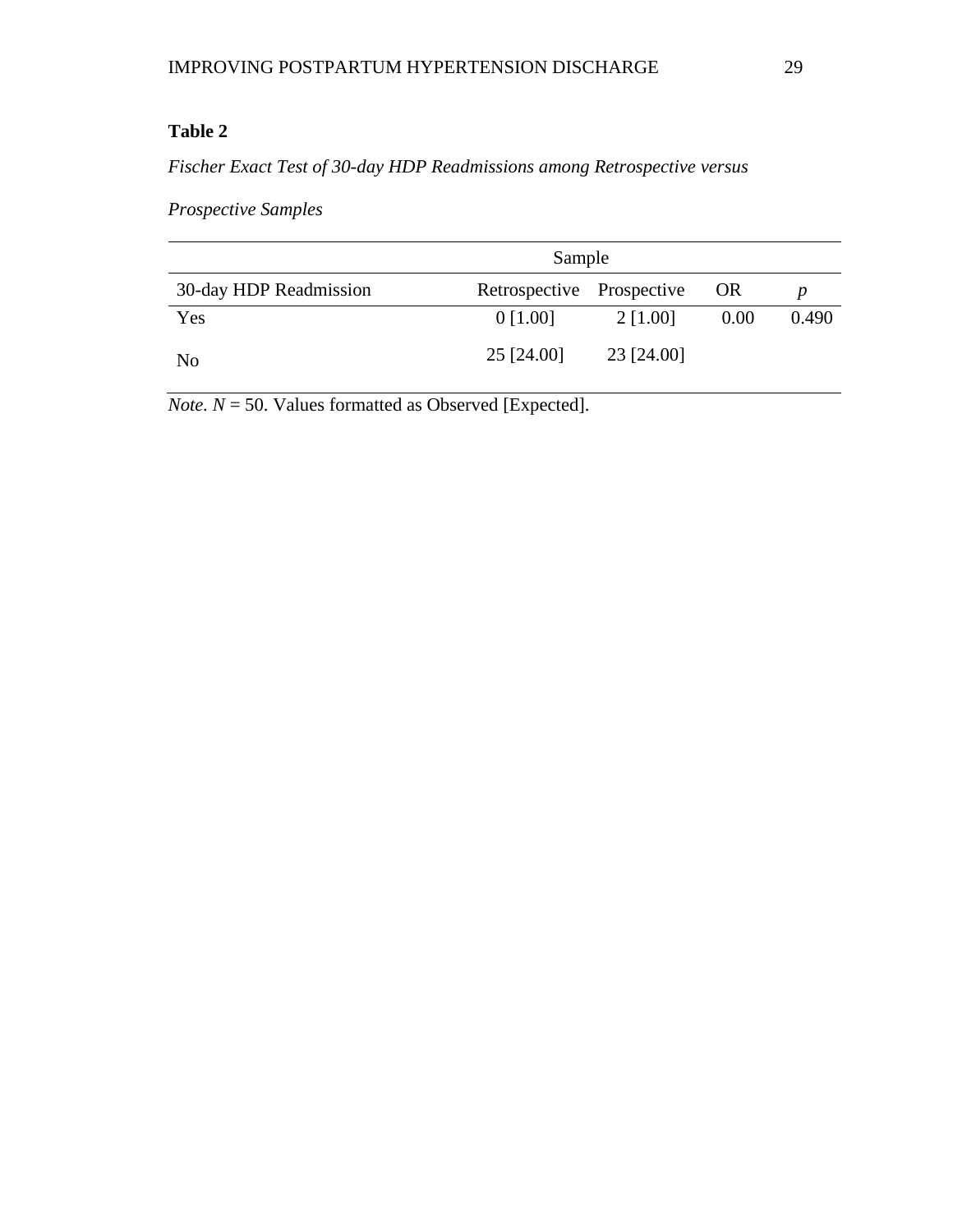*Fischer Exact Test of Blood Pressure Follow-up Appointments among Retrospective* 

*versus* 

*Prospective Sample*

|                                       | Sample        |              |                  |  |
|---------------------------------------|---------------|--------------|------------------|--|
| Went to Blood Pressure Follow-up Appt | Retrospective | Prospective  | $\boldsymbol{p}$ |  |
| Yes                                   | 13 [15.00]    | $17$ [15.00] | 0.041            |  |
| No                                    | 12 [15.00]    | 5 [8.50]     |                  |  |
| Unable to view                        | $0$ [1.50]    | $3$ [1.50]   |                  |  |

 $$